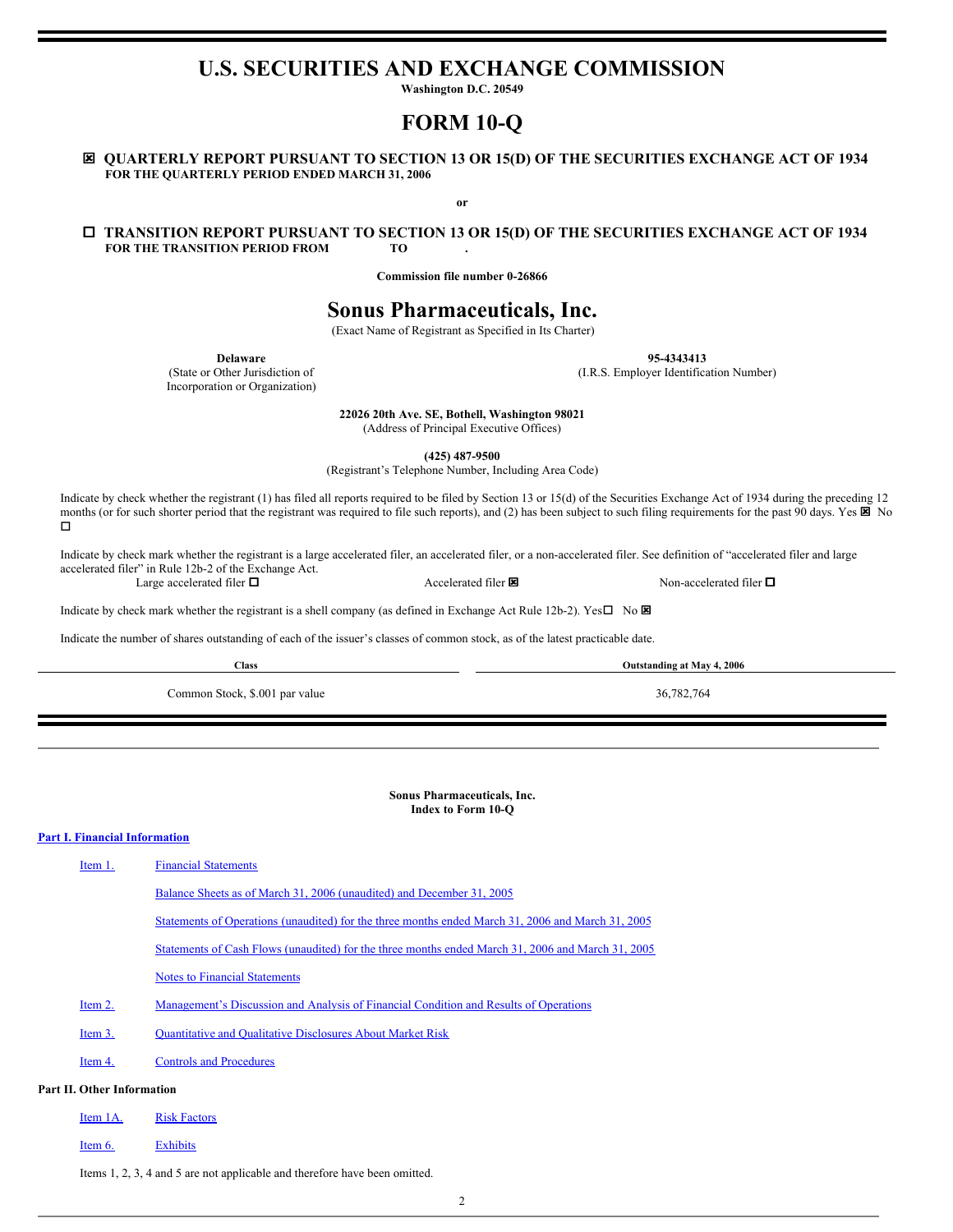## <span id="page-1-0"></span>**Part I. Financial Information**

## <span id="page-1-1"></span>**Item 1. Financial Statements**

## <span id="page-1-2"></span>**Sonus Pharmaceuticals, Inc. Balance Sheets**

|                                                                                                                                                                                | March 31,<br>2006<br>(unaudited) |                | December 31,<br>2005 |
|--------------------------------------------------------------------------------------------------------------------------------------------------------------------------------|----------------------------------|----------------|----------------------|
| <b>Assets</b>                                                                                                                                                                  |                                  |                |                      |
| Current assets:                                                                                                                                                                |                                  |                |                      |
| Cash and cash equivalents                                                                                                                                                      | <sup>\$</sup>                    | 48,226,345     | \$<br>49,317,845     |
| Accounts receivable from Schering AG                                                                                                                                           |                                  | 3,473,530      | 7,056,640            |
| Other current assets                                                                                                                                                           |                                  | 333,001        | 341,787              |
| Total current assets                                                                                                                                                           |                                  | 52,032,876     | 56,716,272           |
| Equipment, furniture and leasehold improvements, net                                                                                                                           |                                  | 929,539        | 1,006,403            |
| Long term receivable from Schering AG                                                                                                                                          |                                  | 87,500         | 87,500               |
| Other assets                                                                                                                                                                   |                                  | 95.903         | 103,739              |
| Total assets                                                                                                                                                                   |                                  | 53,145,818     | \$<br>57,913,914     |
| <b>Liabilities and Stockholders' Equity</b>                                                                                                                                    |                                  |                |                      |
| Current liabilities:                                                                                                                                                           |                                  |                |                      |
| Accounts payable and accrued expenses                                                                                                                                          | $\mathbb{S}$                     | 6,916,587      | \$<br>5,668,357      |
| Deferred revenue from Schering AG                                                                                                                                              |                                  | 5,545,919      | 5,545,920            |
| Current portion of lease obligations                                                                                                                                           |                                  | 28,101         | 27,410               |
| <b>Total current liabilities</b>                                                                                                                                               |                                  | 12,490,607     | 11,241,687           |
| Deferred revenue from Schering AG, less current portion                                                                                                                        |                                  | 9,700,133      | 11,086,612           |
| Lease obligations, less current portion                                                                                                                                        |                                  | 7,473          | 14,763               |
| Other liabilities                                                                                                                                                              |                                  | 291,052        | 307,060              |
| Commitments and contingencies                                                                                                                                                  |                                  |                |                      |
| Stockholders' equity:                                                                                                                                                          |                                  |                |                      |
| Preferred stock; \$.001 par value; 5,000,000 authorized; no shares issued or outstanding                                                                                       |                                  |                |                      |
| Common stock; \$.001 par value; 75,000,000 shares authorized; 30,649,314 and 30,565,746 shares issued and<br>outstanding at March 31, 2006 and December 31, 2005, respectively |                                  | 124, 144, 276  | 123,443,666          |
| Accumulated deficit                                                                                                                                                            |                                  | (93, 497, 639) | (88, 187, 373)       |
| Accumulated other comprehensive income                                                                                                                                         |                                  |                |                      |
|                                                                                                                                                                                |                                  | 9,916          | 7,499                |
| Total stockholders' equity                                                                                                                                                     |                                  | 30.656.553     | 35.263.792           |
| Total liabilities and stockholders' equity                                                                                                                                     | S                                | 53,145,818     | \$<br>57,913,914     |
|                                                                                                                                                                                |                                  |                |                      |

See accompanying notes.

<span id="page-1-3"></span>3

## **Sonus Pharmaceuticals, Inc. Statements of Operations (Unaudited)**

|                                                                    |                 | Three Months Ended March 31, |             |  |
|--------------------------------------------------------------------|-----------------|------------------------------|-------------|--|
|                                                                    | 2006            |                              | 2005        |  |
| Revenue:                                                           |                 |                              |             |  |
| Collaboration revenue from Schering AG                             | \$<br>4,053,618 | \$                           |             |  |
|                                                                    |                 |                              |             |  |
| Operating expenses:                                                |                 |                              |             |  |
| Research and development                                           | 8,110,502       |                              | 3,123,424   |  |
| General and administrative                                         | 1,768,322       |                              | 1,742,946   |  |
| Total operating expenses                                           | 9,878,824       |                              | 4,866,370   |  |
| Operating loss                                                     | (5,825,206)     |                              | (4,866,370) |  |
|                                                                    |                 |                              |             |  |
| Other income (expense):                                            |                 |                              |             |  |
| Other income                                                       |                 |                              | 4,160       |  |
| Interest income                                                    | 515,940         |                              | 89,500      |  |
| Interest expense                                                   |                 | (1,000)                      | (2,625)     |  |
| Total other income, net                                            | 514,940         |                              | 91,035      |  |
|                                                                    |                 |                              |             |  |
| Net loss                                                           | (5,310,266)     | S                            | (4,775,335) |  |
|                                                                    |                 |                              |             |  |
| Basic and diluted net loss per share                               | S               | (0.17)<br><sup>\$</sup>      | (0.22)      |  |
|                                                                    |                 |                              |             |  |
| Shares used in computation of basic and diluted net loss per share | 30,620,878      |                              | 21,353,868  |  |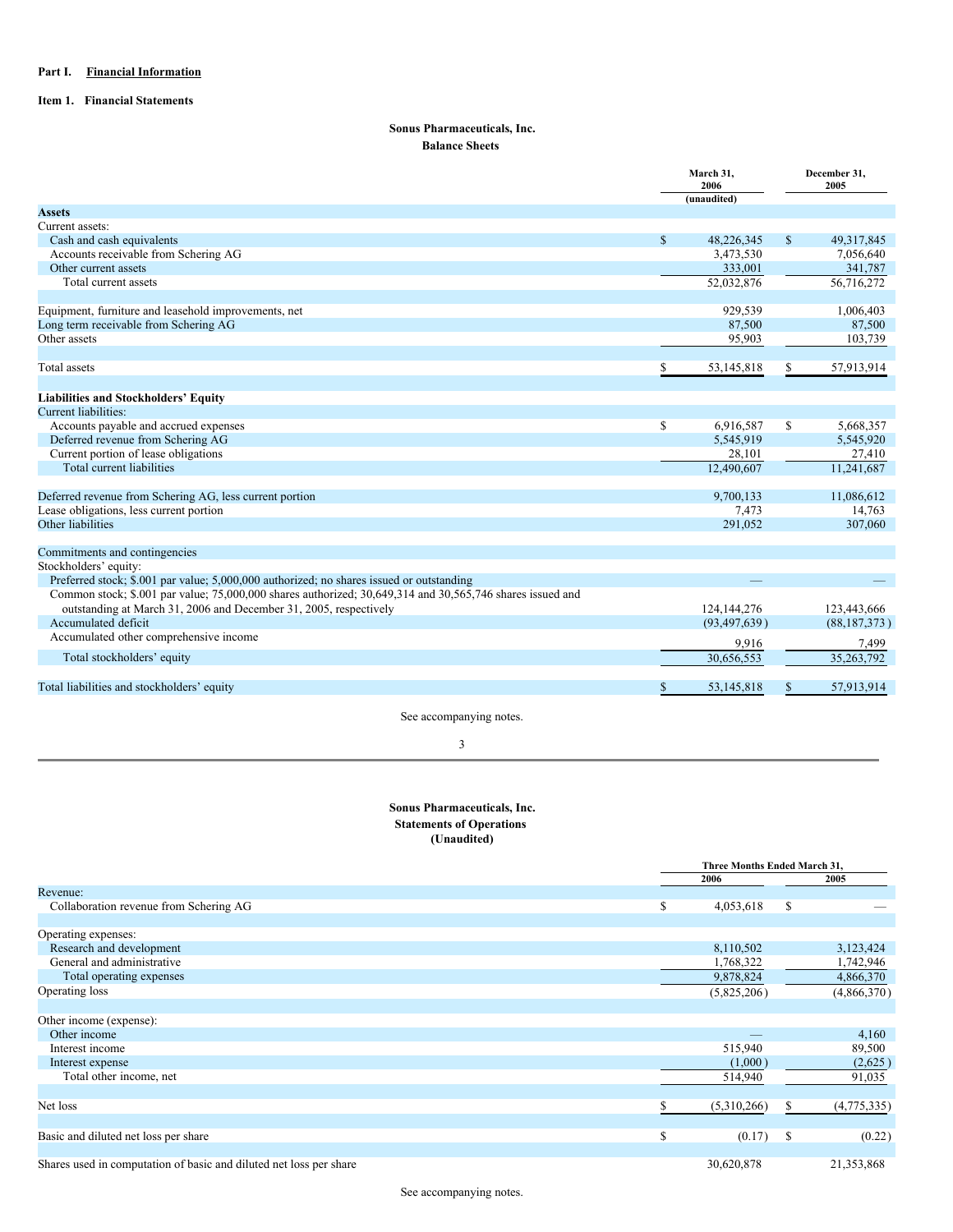## <span id="page-2-0"></span>**Sonus Pharmaceuticals, Inc. Statements of Cash Flows (Unaudited)**

|                                                                             |   | Three Months Ended March 31, |    |             |
|-----------------------------------------------------------------------------|---|------------------------------|----|-------------|
|                                                                             |   | 2006                         |    | 2005        |
| <b>Operating activities:</b>                                                |   |                              |    |             |
| Net loss                                                                    | S | (5,310,266)                  | S. | (4,775,335) |
| Adjustments to reconcile net loss to net cash used in operating activities: |   |                              |    |             |
| Depreciation                                                                |   | 135,653                      |    | 181.733     |
| Non-cash stock-based compensation                                           |   | 384,603                      |    | 3,170       |
| Amortization (accretion) related to cash equivalent/marketable securities   |   | 2,417                        |    | (80)        |
| Gain on sale of capital equipment                                           |   |                              |    | (4,160)     |
| Changes in operating assets and liabilities:                                |   |                              |    |             |
| Accounts receivable from Schering AG                                        |   | 3,583,110                    |    |             |
| Other current assets                                                        |   | 8,786                        |    | 174,812     |
| Other long term assets                                                      |   | 7,836                        |    |             |
| Accounts payable and accrued expenses                                       |   | 1,248,230                    |    | (940, 226)  |
| Deferred revenue from Schering AG                                           |   | (1,386,480)                  |    |             |
| Other liabilities                                                           |   | (16,008)                     |    | (16,008)    |
| Net cash used in operating activities                                       |   | (1,342,119)                  |    | (5,376,094) |
|                                                                             |   |                              |    |             |
| <b>Investing activities:</b>                                                |   |                              |    |             |
| Purchases of capital equipment                                              |   | (58, 789)                    |    | (67, 869)   |
| Proceeds from sale of capital equipment                                     |   |                              |    | 4,160       |
| Proceeds from sales of marketable securities                                |   |                              |    | 2,695,968   |
| Proceeds from maturities of marketable securities                           |   |                              |    | 6,202,000   |
| Net cash (used in) provided by investing activities                         |   | (58, 789)                    |    | 8,834,259   |
|                                                                             |   |                              |    |             |
| <b>Financing activities:</b>                                                |   |                              |    |             |
| Proceeds from exercise of common stock warrants                             |   | 287,220                      |    |             |
| Proceeds from issuance of common stock under employee benefit plans         |   | 28,787                       |    | 31,527      |
| Payments on lease obligations                                               |   | (6, 599)                     |    | (40, 151)   |
| Net cash provided by (used in) investing activities                         |   | 309,408                      |    | (8,624)     |
|                                                                             |   |                              |    |             |
| Change in cash and cash equivalents for the period                          |   | (1,091,500)                  |    | 3,449,541   |
| Cash and cash equivalents at beginning of period                            |   | 49,317,845                   |    | 416,847     |
|                                                                             |   |                              |    |             |
| Total cash and cash equivalents                                             |   | 48,226,345                   | \$ | 3,866,388   |
| Supplemental cash flow information:                                         |   |                              |    |             |
| Interest paid                                                               | S | 1,000                        | \$ | 2,625       |
| See accompanying notes.                                                     |   |                              |    |             |
|                                                                             |   |                              |    |             |

<span id="page-2-1"></span>5

**Sonus Pharmaceuticals, Inc. Notes to Financial Statements (Unaudited)**

#### **1. Basis of Presentation**

The unaudited financial statements have been prepared in accordance with generally accepted accounting principles for interim financial information and with the instructions to Form 10-Q. Accordingly, they do not include all of the information and footnotes required to be presented for complete financial statements. The accompanying financial statements reflect all adjustments (consisting only of normal recurring items) which are, in the opinion of management, necessary for a fair presentation of the results for the interim periods presented. The accompanying Balance Sheet at December 31, 2005 has been derived from audited financial statements included in the Company's Annual Report on Form 10-K for the year then ended. The financial statements and related disclosures have been prepared with the assumption that users of the interim financial information have read or have access to the audited financial statements for the preceding fiscal year. Accordingly, these financial statements should be read in conjunction with the audited financial statements and the related notes thereto included in the Annual Report on Form 10-K for the year ended December 31, 2005 and filed with the Securities and Exchange Commission on March 16, 2006. Certain prior year amounts have been reclassified to conform to the 2006 presentation.

#### **2. Collaboration and License Agreement with Schering AG**

On October 17, 2005, the Company entered into a Collaboration and License Agreement with Schering AG, a German corporation, pursuant to which, among other things, the Company granted Schering an exclusive, worldwide license to its TOCOSOL Paclitaxel anti-cancer product (the "Product"). With respect to the Product, Schering paid Sonus an upfront license fee of \$20 million and pays Sonus for research and development services performed equal to 50% of eligible Product research and development costs. In addition, Schering may pay Sonus (i) product milestone payments of up to \$132 million upon the achievement of certain U.S., European Union and Japanese clinical and regulatory milestones, (ii) sales milestone payments of up to \$35 million upon the achievement of certain annual worldwide net sales, and (iii) upon commercialization, royalties ranging between 15-30% of annual net sales in the U.S., with the exact percentage to be determined based on the achievement of certain annual net sales thresholds, and royalties equal to 15% of the annual net sales outside the U.S. The parties have agreed to a development program consisting of the ongoing initial pivotal trial in metastatic breast cancer and trials to support launch of the Product and planned trials for additional indications. The Company has retained co-promotion rights in the U.S. and also granted Schering the right of first negotiation on the Camptothecin molecule it is currently developing.

During the three month period ended March 31, 2006, the Company recognized revenue of \$1.4 million as amortization of the upfront license fee and an additional \$2.7 million related to research and development services performed for the Phase 3 trial for TOCOSOL Paclitaxel and related drug supply and manufacturing costs. The Company expects to recognize revenue related to amortization of the upfront fee and cost reimbursements through the end of the development period which is currently estimated as the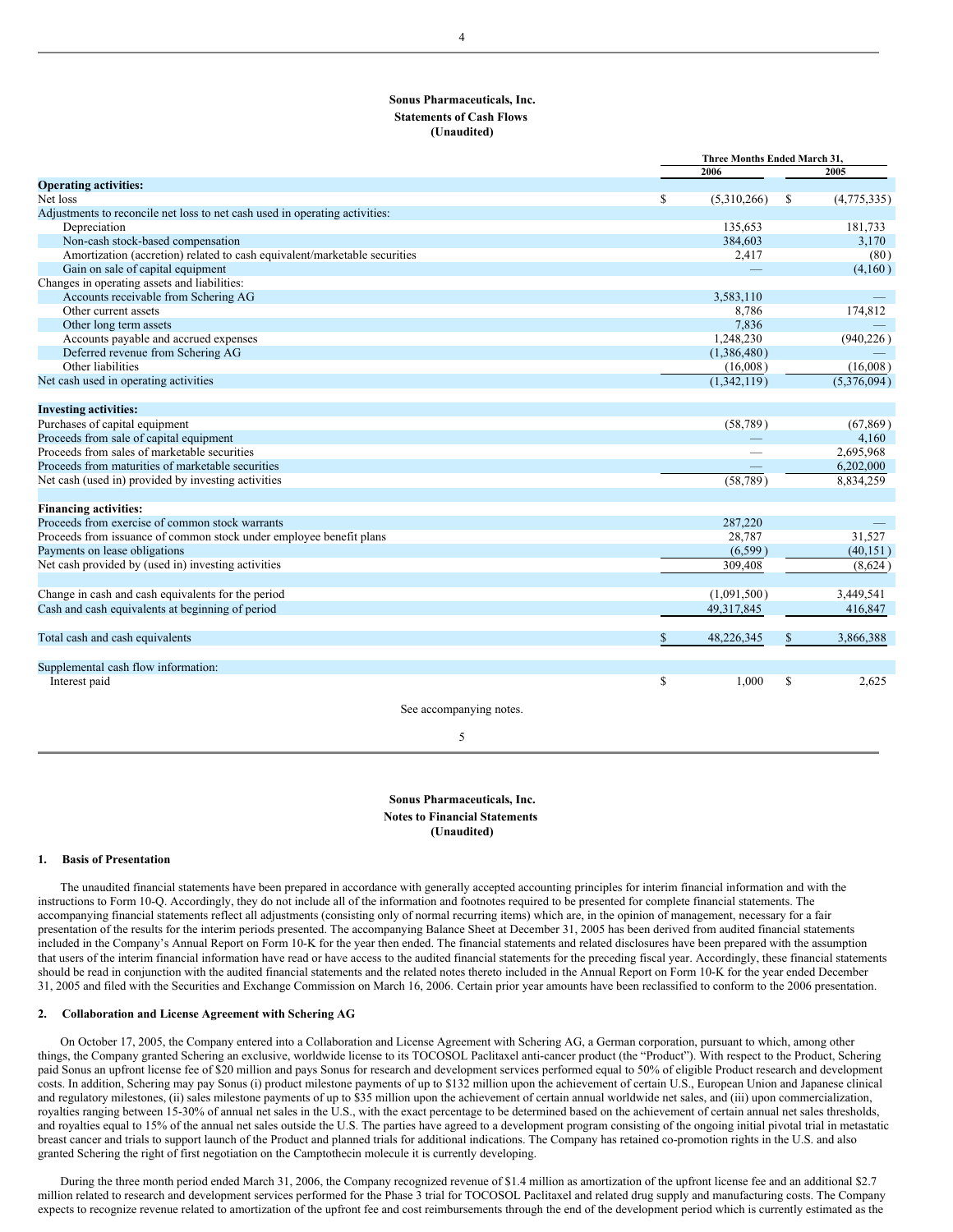end of 2008. As the clinical development program for TOCOSOL Paclitaxel is still being finalized in collaboration with Schering AG, we cannot estimate the total costs or expected reimbursements at this time. The Company reduced the revenue to be recognized over the development period related to the \$20 million upfront license payment by \$2.3 million. This represented the excess fair value of the warrants purchased

by the Investors above the amount paid in connection with their equity investment in Sonus. This adjustment was made because both the equity investment and the upfront payment were considered to be a single unit of accounting. As of March 31, 2006, the Company had \$15.2 million in deferred revenue related to the unamortized upfront payment (net of the adjustment for the warrant valuation) as well as \$3.6 million in current and long-term receivables from Schering AG on its balance sheet.

#### **3. Accounts Payable and Accrued Expenses**

Accounts payable and accrued expenses consist of the following:

|                       |  | March 31,<br>2006 |   | December 31,<br>2005 |
|-----------------------|--|-------------------|---|----------------------|
| Accounts payable      |  | 367,620           | S | 1,260,513            |
| Accrued expenses:     |  |                   |   |                      |
| Clinical trials       |  | 4,360,752         |   | 2,224,447            |
| Product manufacturing |  | 1,406,347         |   | 438,332              |
| Compensation          |  | 538,495           |   | 1,455,329            |
| Other                 |  | 243,373           |   | 289,736              |
|                       |  | 6.916.587         |   | 5.668.357            |

#### **4. Comprehensive Income (Loss)**

|                                          | Three months ended March 31. |  |             |
|------------------------------------------|------------------------------|--|-------------|
|                                          | 2006<br>2005                 |  |             |
| Net loss                                 | (5,310,266)                  |  | (4,775,335) |
| Unrealized gain on marketable securities | 2.417                        |  | 7.210       |
| Comprehensive loss                       | (5.307.849)                  |  | (4.768.125  |

#### **5. Stockholders' Equity**

#### *Common Stock Issuances*

During the first quarter of 2006, the Company recorded \$287,000 in proceeds from the issuance of 70,000 shares of common stock from the exercise of common stock warrants, in addition to \$29,000 in proceeds from the issuance of 13,000 shares of common stock from the issuance of shares under employee benefit programs.

#### *Employee Stock Plans*

The Company has stock option plans whereby shares of common stock are reserved for future issuance pursuant to stock option grants or other issuances. Under the 2000 Stock Incentive Plan, an incremental number of shares equal to four percent of the Company's common stock outstanding as of December 31 of each year commencing December 31, 2000 are made available for issuance under the plan up to a lifetime maximum of five million shares. Employee stock options vest over a period of time determined by the Board of Directors, generally four years, and director stock options are generally fully vested on the date of grant. Stock options generally are granted at the fair market value on the date of grant and expire ten years from the date of grant.

The Company has an employee stock purchase plan whereby employees may contribute up to 15% of their compensation to purchase shares of the Company's common stock at 85% of the stock's fair market value at the lower of the beginning or end of each six-month offering period. At March 31, 2006, a total of 100,000 shares remain available for purchase by employees under the plan.

#### *Adoption of SFAS 123R*

The Company adopted the requirements of SFAS No. 123 (revised 2004), "*Share-Based Payment,*" (or "SFAS 123R") January 1, 2006, utilizing the "modified prospective" method. The Company uses the Black-Scholes-Merton option-pricing model as the most appropriate fair-value method for its awards and recognizes compensation cost on a straight-line basis over its awards' vesting periods in accordance with the provisions of SFAS 123R. In valuing its options using the Black-Scholes-Merton option-pricing model, the Company makes assumptions about risk-free interest rates, dividend yields, volatility and weighted average expected lives, including estimated forfeiture rates, of the options. Risk-free interest rates are derived from United States treasury securities as of the option grant date. Dividend yields are based on the Company's historical dividend payments, which have been zero to date. Volatility is derived from the historical volatility of the Company's common stock as traded on NASDAQ. Forfeiture rates are estimated using historical actual forfeiture rates that resulted over the estimated life of the option grant for options granted as of the beginning of the forfeiture measurement period. These rates are adjusted on a quarterly basis and any change in compensation expense is recognized in the period of the change. The weighted average expected lives of the options is based on historical experience of option exercises and the average vesting option schedule.

For unvested awards granted prior to the adoption date, compensation expense is based on the original grant date fair value measurement under SFAS 123, "Accounting for Stock-Based Compensation". We currently believe that the assumptions used to generate those fair values are appropriate and therefore have not revised those calculations.

#### *Prior to the adoption of SFAS 123R*

The Company previously applied Accounting Principles Board (APB) Opinion No. 25, "Accounting for Stock Issued to Employees," and related Interpretations and provided the required pro forma disclosures of SFAS No. 123.

The pro-forma information for the three months ended March 31, 2005 was as follows:

**March 31, 2005**

| Net loss, as reported                                                        | (4.775.335) |
|------------------------------------------------------------------------------|-------------|
| Add: Stock-based employee compensation expense included in reported net loss | 3.170       |
|                                                                              |             |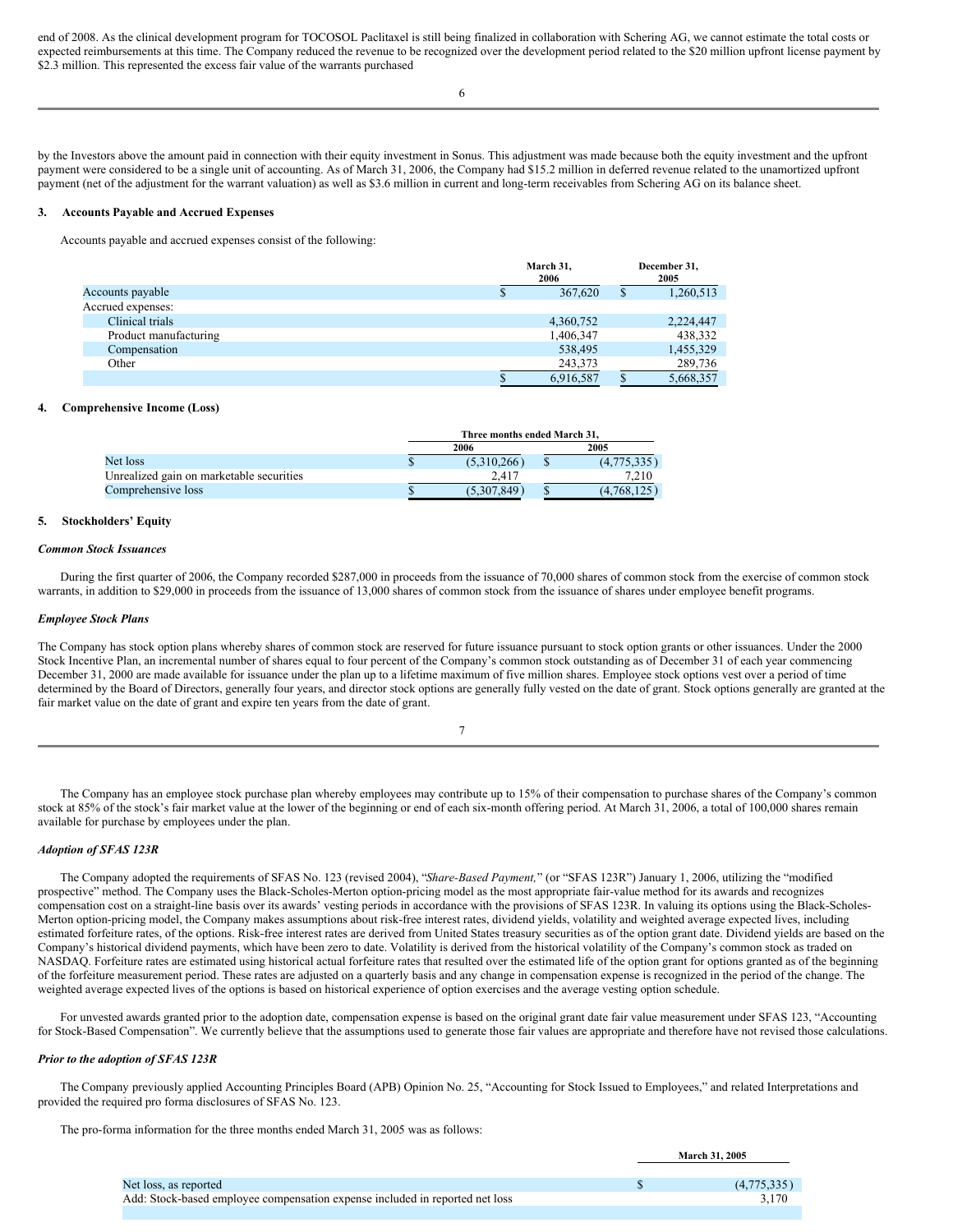Deduct: Stock-based employee compensation expense determined under the fair value based

| --<br>method                  |  | (397, 272)  |
|-------------------------------|--|-------------|
| Pro forma net loss            |  | (5,169,437) |
|                               |  |             |
| Earnings per share:           |  |             |
| Basic and diluted-as reported |  | (0.22)      |
| Basic and diluted-pro forma   |  | (0.24)      |
|                               |  |             |
|                               |  |             |
|                               |  |             |

#### *Impact of the adoption of SFAS 123R*

The Company elected to implement SFAS 123R using the modified prospective application method. Accordingly, during the three months ended March 31, 2006, the Company recorded stock-based compensation cost totaling the amount that would have been recognized had the fair value method been applied since the effective date of SFAS 123 for unvested options outstanding as of January 1, 2006 and recorded compensation expense under the provisions of SFAS 123R for options granted during the three month period ended March 31, 2006. Previously reported amounts have not been restated. As the Company uses a full valuation allowance with respect to deferred taxes, the adoption of SFAS 123R had no impact on deferred taxes or cash flow. The effect of recording stock-based compensation for the three month period ended March 31, 2006 was as follows:

|                                        | March 31, 2006 |
|----------------------------------------|----------------|
|                                        |                |
| Stock-based compensation expense:      |                |
| General & administrative               | (186, 135)     |
| Research & development                 | (198, 468)     |
| Total stock-based compensation expense | (384, 603)     |
| Tax effect on stock-based compensation |                |
| Net effect on income                   | (384, 603)     |
|                                        |                |
| Effect on earnings per share:          |                |
| Basic and diluted                      | (0.013)        |

As of January 1, 2006, the Company had an unrecorded deferred stock-based compensation balance related to stock options of \$5.4 million before estimated forfeitures. In the Company's pro forma disclosures prior to the adoption of SFAS 123R, the Company accounted for forfeitures upon occurrence. SFAS 123R requires forfeitures to be estimated at the time of grant and revised if necessary in subsequent periods if actual forfeitures differ from those estimates. Accordingly, as of January 1, 2006, the Company estimated that the stock-based compensation for the awards not expected to vest was \$1.2 million, and therefore, the proforma deferred stock-based compensation balance related to stock options was adjusted to \$4.2 million after estimated forfeitures.

As of March 31, 2006, the proforma deferred stock-based compensation balance related to stock options after adjusting for estimated forfeitures was \$3.9 million and will be recognized over an estimated weighted average period of 2.2 years.

The fair value of each stock option used in the calculations under SFAS 123R is estimated using the Black-Scholes-Merton option pricing model. The assumptions used in this model include (1) the stock price at grant date, (2) the exercise price, (3) an estimated option life of four years, (4) no expected dividends for each period presented, (5) stock price volatility factor of 77.6% and 88.5% as of March 31, 2006 and 2005, respectively, (6) forfeiture rate of 14.83% as of March 31, 2006, and (7) a risk-free interest rate of 4.55% and 3.88% as of March 31, 2006 and 2005, respectively.

The Black-Scholes-Merton option-pricing model was developed for use in estimating the fair value of short-lived exchange traded options that have no vesting restrictions and are fully transferable. In addition, option-pricing models require the input of highly subjective assumptions, including the option's expected life and the price volatility of the underlying stock. The Company will evaluate its assumptions on a regular basis. These evaluations may result in changes to assumptions which may have a material effect on compensation expense recorded under SFAS 123R. There were no such changes as of March 31, 2006.

9

## *Stock Option Activity*

The following is a summary of option activity for the first quarter of 2006:

|                   |                                                | <b>Options Outstanding</b> |   |                                               |
|-------------------|------------------------------------------------|----------------------------|---|-----------------------------------------------|
|                   | <b>Shares</b><br><b>Available for</b><br>Grant |                            |   | Weighted-<br>Average<br><b>Exercise Price</b> |
| December 31, 2005 | 1,652,431                                      | 3,819,170                  | S | 4.66                                          |
| Grants            | (35,000)                                       | 35,000                     |   | 5.69                                          |
| Exercises         | $\overline{\phantom{a}}$                       | (10,000)                   |   | 0.88                                          |
| Cancellations     | 10,000                                         | (14,500)                   |   | 4.98                                          |
| March 31, 2006    | 1,627,431                                      | 3,829,670                  |   | 4.68                                          |

The intrinsic value of options exercised during the first quarters of 2006 and 2005 was \$55,000 and \$7,000, respectively. The estimated fair value of shares vested during the first quarters of 2006 and 2005 was \$408,264 and \$454,610, respectively. The weighted-average estimated fair value of stock options granted during the three months ended March 31, 2006 and 2005 was \$3.42 and \$2.78, respectively, based on the assumptions in the Black-Scholes valuation model discussed above.

|                             |                            | <b>Options Outstanding</b>                               |   |                                         | <b>Options Exercisable</b> |                                                          |  |                                         |  |  |  |
|-----------------------------|----------------------------|----------------------------------------------------------|---|-----------------------------------------|----------------------------|----------------------------------------------------------|--|-----------------------------------------|--|--|--|
| Range of<br><b>Exercise</b> | Number of<br><b>Shares</b> | Weighted-<br>Average<br>Remaining<br>Contractual<br>Life |   | Weighted-<br>Average<br><b>Exercise</b> | Number of<br><b>Shares</b> | Weighted-<br>Average<br>Remaining<br>Contractual<br>Life |  | Weighted-<br>Average<br><b>Exercise</b> |  |  |  |
| Prices                      | Outstanding                | (in years)                                               |   | Price                                   | Outstanding                | (in years)                                               |  | Price                                   |  |  |  |
| $$0.63 - $1.46$             | 227,975                    | 4.68                                                     | D | 0.73                                    | 227,666                    | 4.67                                                     |  | 0.73                                    |  |  |  |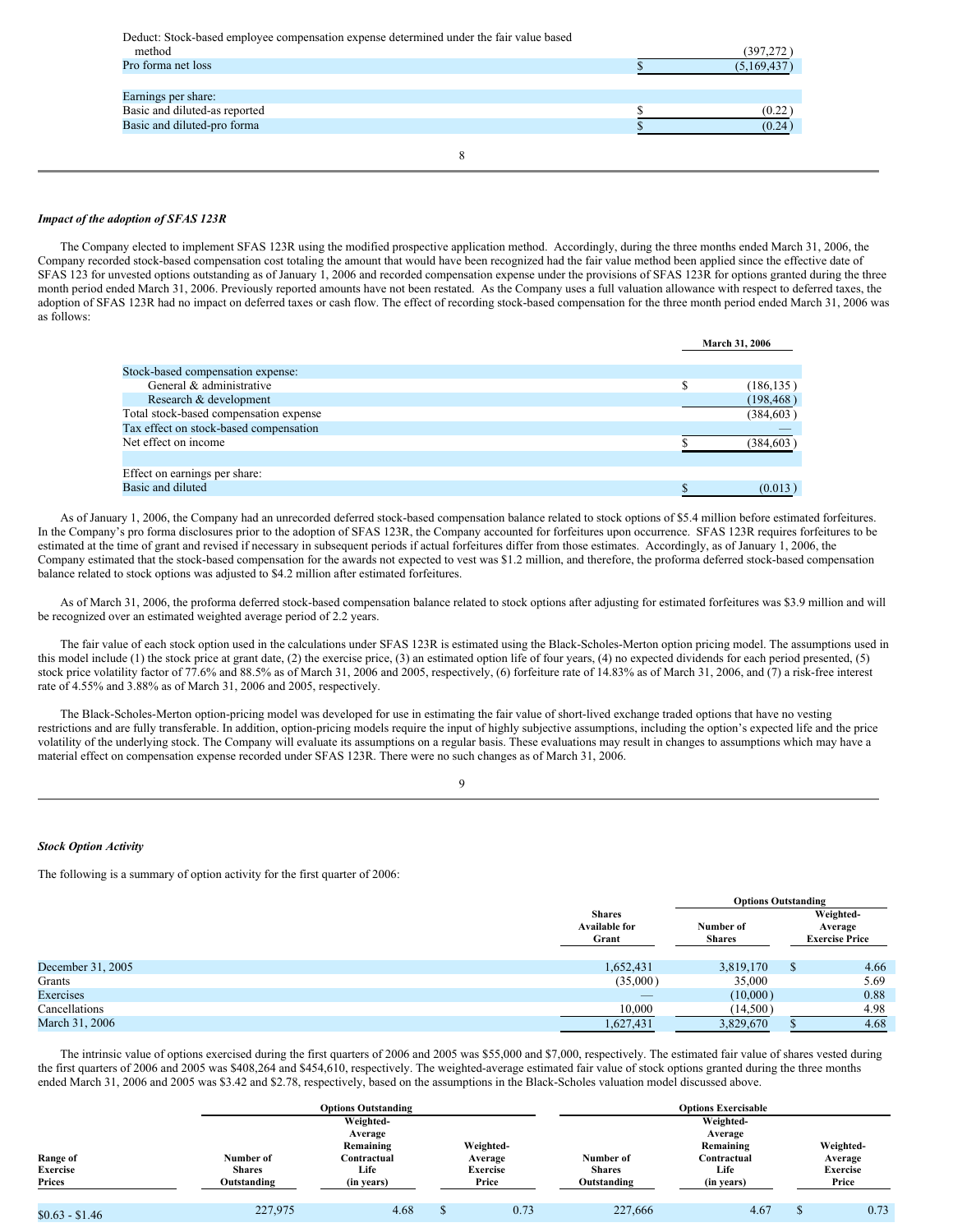| $$2.03 - $3.72$   | ,091,507  | 7.83 | 2.85  | 621.179   | 7.46   | 2.73  |
|-------------------|-----------|------|-------|-----------|--------|-------|
| $$3.79 - $6.00$   | .827.143  | 8.27 | 5.10  | 605,290   | 6.09   | 5.25  |
| $$6.25 - $8.08$$  | 655.412   | 5.02 | 6.98  | 566,202   | 4.58   | 7.05  |
| \$19.38 - \$20.50 | 15,000    | 1.57 | 19.75 | 15.000    | 1.57   | 19.75 |
| \$37.00 - \$44.00 | 12.633    | .58  | 39.77 | 12.633    | . . 58 | 39.77 |
|                   | 3,829,670 |      |       | 2,047,970 |        |       |

### **6. Subsequent Event**

On May 2, 2006, the Company closed on the issuance of approximately 6.1 million shares of common stock in a registered direct offering for gross proceeds of \$30.6 million (approximately \$28.6 million net of transaction costs). The common stock was sold at a price of \$5.00 per share and was previously registered through a shelf registration statement on Form S-3 that was declared effective by the SEC earlier in 2006.

<span id="page-5-0"></span>10

#### **Item 2. MANAGEMENT'S DISCUSSION AND ANALYSIS OF FINANCIAL CONDITION AND RESULTS OF OPERATIONS**

#### **Forward-Looking Statements**

This report contains certain forward-looking statements within the meaning of Section 27A of the Securities Act of 1933, as amended, and Section 21E of the Securities Exchange Act of 1934, as amended, and we intend that such forward-looking statements be subject to the safe harbors created thereby. Examples of these forward-looking statements include, but are not limited to:

- timing and amount of future contractual payments, product revenue and operating expenses;
- progress and preliminary results of clinical trials;
- our anticipated future capital requirements and the terms of any capital financing agreements;
- anticipated regulatory filings, requirements and future clinical trials; and
- market acceptance of our products and the estimated potential size of these markets.

While these forward-looking statements made by us are based on our current beliefs and judgments, they are subject to risks and uncertainties that could cause actual results to vary from the projections in the forward-looking statements. You should consider the risks below carefully in addition to other information contained in this report before engaging in any transaction involving shares of our common stock. If any of these risks occur, they could seriously harm our business, financial condition or results of operations. In such case, the trading price of our common stock could decline, and you may lose all or part of your investment.

The discussion and analysis set forth in this document contains trend analysis, discussions of regulatory status and other forward-looking statements. Actual results could differ materially from those projected in the forward-looking statement as a result of the following factors, among others:

- uncertainty of governmental regulatory requirements and lengthy approval process;
- future capital requirements and uncertainty of payments under corporate partnerships or additional funding through either debt or equity financings;
- dependence on the development and commercialization of products;
- future prospects heavily dependent on results of the Phase 3 trial for TOCOSOL Paclitaxel and subsequent commercialization should the product be approved by the FDA;
- history of operating losses and uncertainty of future financial results;
- dependence on third parties for funding, clinical development, manufacturing and distribution;
- dependence on key employees;
- uncertainty of U.S. or international legislative or administrative actions;
- competition and risk of competitive new products;
- limited manufacturing experience and dependence on a limited number of contract manufacturers and suppliers;
- ability to obtain and defend patents, protect trade secrets and avoid infringing patents held by third parties;
- limitations on third-party reimbursement for medical and pharmaceutical products;
- acceptance of our products by the medical community;
- potential for product liability issues and related litigation;
- potential for claims arising from the use of hazardous materials in our business;
- volatility in the value of our common stock,
- continued listing on the NASDAQ National Market; and
- other factors set forth under "Risk Factors" contained in our Annual Report on Form 10K for the fiscal year ended December 31, 2005 filed on March 16, 2006 and in this Quarterly Report on Form 10Q.

#### **MD&A Overview**

In Management's Discussion and Analysis of Financial Condition and Results of Operations we explain the general financial condition and the results of operations for our Company, including:

- An overview of our business:
- Results of operations and why those results are different from the prior year; and
- The capital resources we currently have and possible sources of additional funding for future capital requirements.

#### **Business Overview**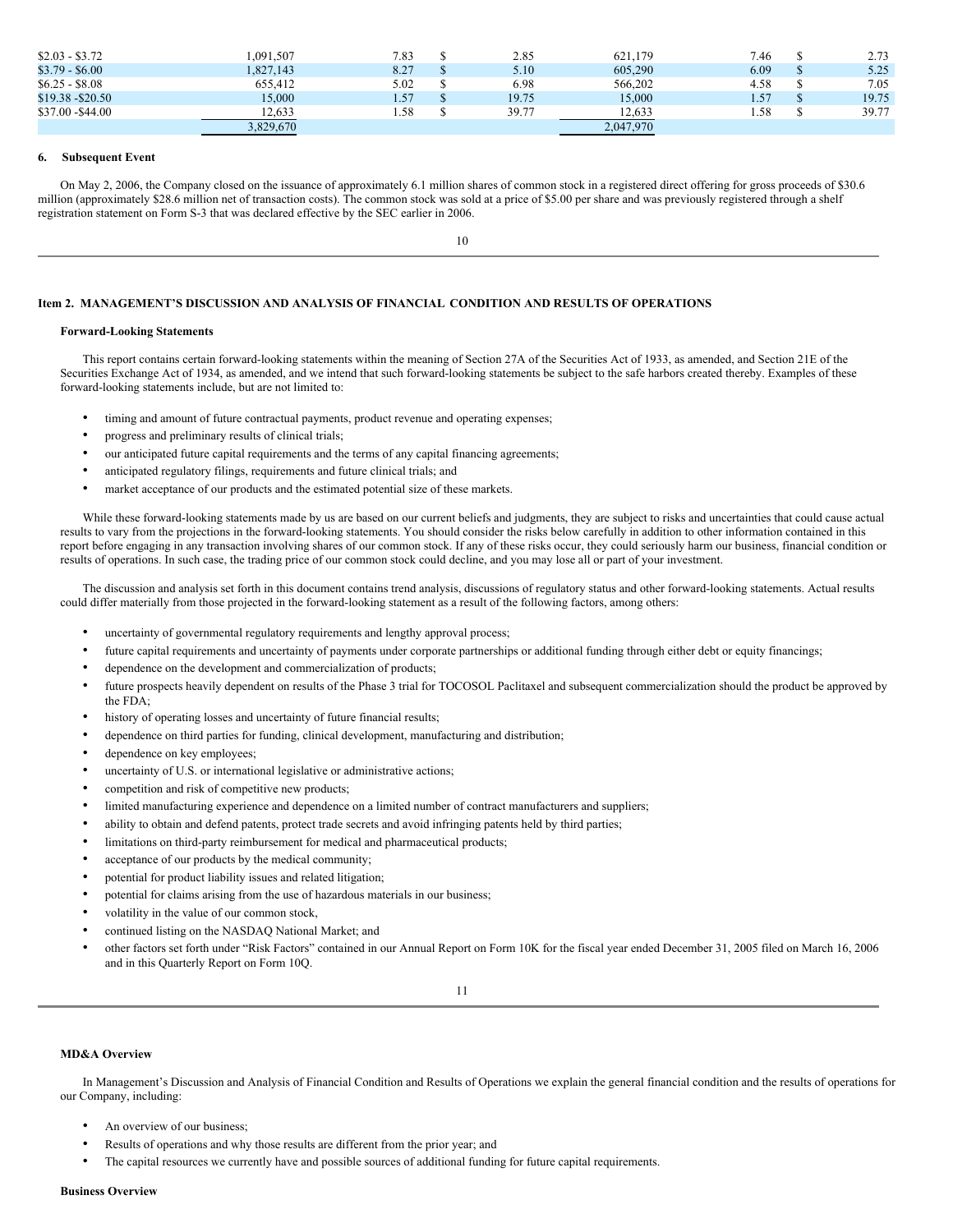Sonus Pharmaceuticals is focused on the development of oncology drugs that provide better therapeutic alternatives for cancer patients, including improved efficacy, safety, and tolerability, and are more convenient to use. Our business strategy is as follows:

- Develop proprietary formulations of therapeutic drugs utilizing our proprietary TOCOSOL® technology; and
- Identify and acquire products/technologies that are complementary to our focus in oncology in order to broaden our business and market opportunities.

#### Proprietary TOCOSOL technology

Our vitamin E-based emulsion technology has been designed to address the challenges of hard-to-formulate cancer drugs. The technology uses vitamin E oil atocopherol) and tocopherol derivatives to create, solubilize and stabilize drugs, making them easier to formulate and deliver into the body. Development of drugs with our proprietary technology may result in products with equivalent or better efficacy, decreased incidences of side effects and improved dosing convenience.

#### TOCOSOL Paclitaxel

Our lead oncology product candidate, TOCOSOL Paclitaxel, is a novel formulation of paclitaxel, one of the world's most widely prescribed anti-cancer drugs. Paclitaxel, a member of the taxane family of cancer drugs, is the active ingredient in Taxol®, which is approved in the U.S. for the treatment of breast, ovarian and nonsmall cell lung cancers and Kaposi's sarcoma. Our product, TOCOSOL Paclitaxel, is a ready-to-use, injectable paclitaxel emulsion formulation. We believe that data from clinical trials conducted to-date suggest that TOCOSOL Paclitaxel:

- compares favorably with approved taxane products and other new paclitaxel formulations under development (safety and efficacy remain to be proven in Phase 3 testing of TOCOSOL Paclitaxel, which is currently underway);
- offers the convenience of a ready-to-use formulation that does not require preparation prior to administration;
- can be administered to patients by a short 15-minute infusion, compared to the one- to three-hour infusion that is typically required with Taxotere® and Taxol or generic versions of paclitaxel;
- does not require any special intravenous (i.v.) tubing, filters or other apparatus; and
- can be administered in small volumes of 15 to 35 milliliters compared to volumes of several hundred milliliters of i.v. solution that are required for dosing of Taxol, Taxotere, or ABRAXANE®.

We concluded a Phase 1 study of TOCOSOL Paclitaxel in August 2002, with a total of 37 patients. The objectives of the Phase 1 study were to estimate the maximum tolerated dose of TOCOSOL

|  | v<br>۰. |
|--|---------|
|  |         |

Paclitaxel in patients with advanced cancers, and to evaluate the safety of repeated doses of TOCOSOL Paclitaxel given every three weeks. In the Phase 1 study, 30 of the 37 patients were treated at doses ranging from 175 mg/m<sup>2</sup> to 225 mg/m<sup>2</sup> every three weeks. The maximum tolerated dose (MTD) was estimated in this study to be 200  $mg/m<sup>2</sup>$  every three weeks, slightly higher than the approved dose of Taxol at 175 mg/m<sup>2</sup> every three weeks. TOCOSOL Paclitaxel was generally well tolerated in all patients treated. All patients in the Phase 1 study had advanced cancers that were no longer responding to previous therapies or for which no standard therapy existed. Five patients with different types of cancers had objective partial responses during the course of the study, including four patients who had previously been treated with taxanecontaining chemotherapy regimens (under RECIST, partial response is defined as reduction in the sum of the longest tumor dimensions of target lesions of 30% for at least four weeks, and no evidence of progressive disease elsewhere). Dose-limiting toxicities included myalgia (muscle aches), fatigue, and neutropenia (low neutrophilic white blood cell count). No Grade 4 neuropathy (damage to the peripheral nerves) was seen at or below the estimated MTD in the Phase 1 study.

We initiated Phase 2a studies for TOCOSOL Paclitaxel in March 2002 to evaluate the safety and efficacy of TOCOSOL Paclitaxel in ovarian, non-small cell lung and bladder cancers using weekly dosing of the product. These were single agent, open label studies that enrolled patients who had progressive disease despite prior treatment with a standard chemotherapy regimen, but who had not previously received taxane chemotherapy. Each Phase 2a study began with a dose escalation phase to estimate the best tolerated dose of TOCOSOL Paclitaxel using weekly administration. The best tolerated dose was initially estimated to be 120 mg/m<sup>2</sup> per week in the ovarian and lung cancer trials, and 100 mg/m<sup>2</sup> per week in the bladder cancer trial, based on observations among a small number of patients treated for a few weeks. Subsequent review of actual doses administered across all patients in all studies over extended treatment periods indicated that patients assigned to receive weekly doses of 100 mg/m<sup>2</sup> or 120 mg/m² actually received similar cumulative doses over time, based on long-term tolerability.

Patient enrollment in the Phase 2a clinical trials was completed in the second quarter of 2003, and all patients have been evaluated by their physicians for efficacy results, including objective response rate, time to disease progression, and overall survival duration. Data review, confirmation and analysis are now complete, and databases have been locked. A total of 120 patients in the ovarian, non-small cell lung and bladder cancer studies were evaluable for objective response, which means that the patients received at least eight weekly cycles of TOCOSOL Paclitaxel and underwent CT scans to confirm anti-tumor responses according to RECIST. Final analyses of all data are expected to be complete by mid-2006.

In the ovarian cancer study, 51 enrolled patients were evaluable for anti-tumor effect. Twenty of the 51 evaluable patients (39%; 95% Confidence Interval 26% - 54%) were reported as having objective responses, including three complete responses (under RECIST, complete response is defined as no evidence of remaining tumor, confirmed on two CT scans at least four weeks apart) and 17 partial responses; 16 additional patients were reported to have stable disease (stable disease is defined as less than a 30% decrease and no more than a 20% increase in the sum of the longest tumor diameters per RECIST).

In the non-small cell lung cancer study, 42 enrolled patients were evaluable for anti-tumor effect. Nine of the 42 evaluable patients (21%; 95% Confidence Interval 10% - 37%) were reported as having objective responses, including three complete responses and six partial responses; 18 additional patients were reported to have stable disease.

In the bladder cancer study, 27 patients enrolled were evaluable for anti-tumor effect. Nine of the 27 evaluable patients (33%; 95% Confidence Interval 17% - 54%) were reported as having objective responses, including two complete responses and seven partial responses; 11 additional patients were reported to have stable disease.

13

The response rates for these three Phase 2a clinical trials are summarized in the table below:

|             | No.             |                | <b>Objective Responses (OR)</b> |           |       |               |               |  |  |
|-------------|-----------------|----------------|---------------------------------|-----------|-------|---------------|---------------|--|--|
| Cancer      | <b>Patients</b> | Stable         | Partial                         | .`omplete | Total | $\frac{0}{2}$ | 95%           |  |  |
| <b>Type</b> | ∛valuable       | <b>Disease</b> | Response                        | Response  | OR    | OR            | $\sim$        |  |  |
| Ovarian     |                 |                |                                 |           | 20    | 39%           | 54%<br>$76\%$ |  |  |
|             |                 |                |                                 |           |       |               |               |  |  |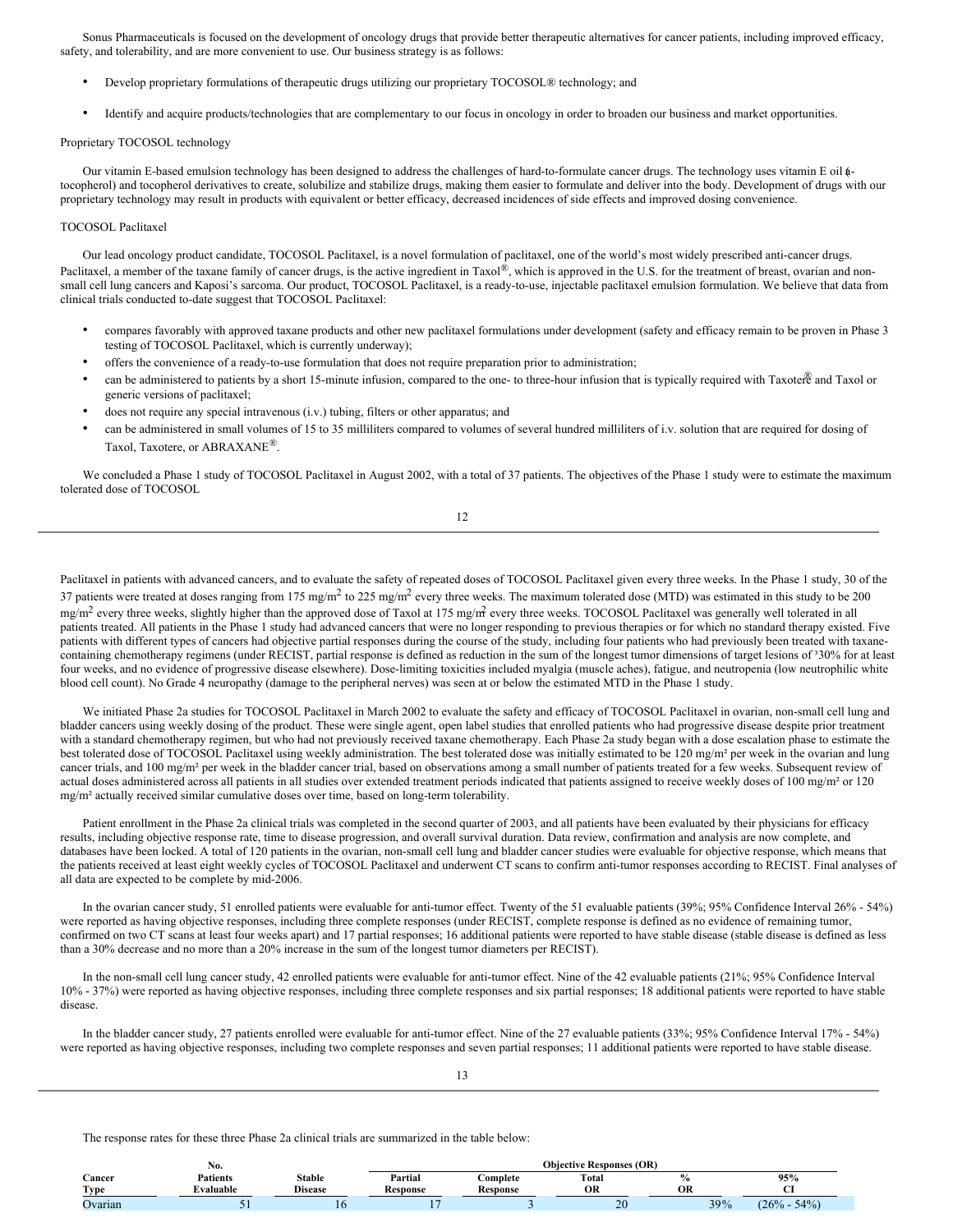| NSCL    | ິດ |  | $(10\% - 37\%)$<br>$21\%$  |  |
|---------|----|--|----------------------------|--|
| Bladder |    |  | $-54%$<br>$(17\% -$<br>33% |  |

Following completion of treatment in the Phase 2a studies, clinical monitoring of each consenting patient was continued to assess survival duration. Median survival in each of the three studies has been estimated based on reports received from investigators as of December 2005:

| 95% CI           |
|------------------|
| (wks)            |
| $(49.1 - 106.4)$ |
| $(18.9 - 48.0)$  |
| $(27.1 - 94.9)$  |
|                  |

In September 2004, we initiated a Phase 2b study of TOCOSOL Paclitaxel for first line treatment of women with metastatic breast cancer. By October 2004, we had enrolled a total of 47 patients. At the end of September 2005, the investigators reported an overall objective response rate of 53%, (95% Confidence Interval 38% - 68%). Review of all radiographic images by an independent radiologist who had no information about individual patients' treatment or non-radiographic response assessments reported a confirmed objective response rate of 49%, (95% Confidence Interval 34% - 64%). Three patients remain on active treatment at the end of March 2006. We currently estimate the median time to disease progression at 7.2 months (95% Confidence Interval 5.5 – 9.8 months) and patient follow-up for survival duration will continue throughout the next two years.

In addition to being assessed for anti-tumor efficacy, patients are also monitored for adverse events in all clinical studies. The most significant adverse events expected with taxanes are neutropenia and peripheral neuropathy. Among 210 patients treated in the Phase 2 clinical trials as of April 2006, the incidence of at least one episode of Grade 4 neutropenia (absolute neutrophil count <500 cells/mm3) during treatment was 19%. However, only 2% of patients had febrile neutropenia, and there were no septic deaths. No peripheral neuropathy was observed in 53% of patients, Grade 3 peripheral neuropathy was reported in only 9% of patients cumulatively, and no patients experienced Grade 4 peripheral neuropathy. We believe these adverse event rates compare favorably to the reported neutropenia and peripheral neuropathy experienced when Taxol is administered with the approved dosing regimen of 175 mg/m<sup>2</sup> every three weeks. Dose reductions or treatment delays due to toxicity from TOCOSOL Paclitaxel did not limit long-term treatment in most patients. Paclitaxel-mediated infusion-related toxicities, sometimes called "hypersensitivity reactions" and involving pain, flushing, shortness of breath or chest tightness, were infrequently observed following more than 3,500 administered doses. Investigators have reported that infusionrelated toxicities associated with our product could be ameliorated by temporary (a few minutes) interruption of infusion, while corticosteroid premedications were not helpful. Infusion-related toxicities very rarely prevented delivery of intended doses. Overall, we believe that TOCOSOL Paclitaxel appears to be well tolerated over multiple treatment cycles.

The results of the Phase 2 clinical trials may or may not be indicative of the final results upon completion of the ongoing studies or our Phase 3 pivotal study that was initiated in September 2005.

The manufacturing process for TOCOSOL Paclitaxel has been successfully scaled to support commercialization. In March 2005, Sonus met with the U.S. Food and Drug Administration ("FDA") to discuss the Chemistry, Manufacturing and Controls ("CMC") data for the drug product. The FDA did

14

not identify any issues with the manufacture and control of the drug product that would preclude Sonus from using TOCOSOL Paclitaxel in the Phase 3 trial, nor from submitting our intended New Drug Application (NDA) based on the results of that trial.

Our objective is to work with our corporate partner (Schering AG) to advance final clinical development, gain marketing approval and maximize the commercial opportunity for TOCOSOL Paclitaxel. Our regulatory strategy is to gain the fastest possible market entry with a competitive label, while pursuing opportunities to further differentiate the product. Our strategy for product approval includes the following:

• *505(b)(2).* We will seek initial approval of TOCOSOL Paclitaxel with a 505(b)(2) NDA submission, which will rely on the FDA's previous findings of safety and efficacy for Taxol (the reference paclitaxel product), supplemented by data supporting TOCOSOL Paclitaxel's safety and efficacy. The FDA's use of the 505(b) (2) mechanism is designed to streamline the NDA review process by not requiring duplicate work for active pharmaceutical ingredients that are already well known. As part of our regulatory strategy, we initiated a randomized crossover clinical pharmacology study in the fourth quarter of 2003, to compare the amount of paclitaxel exposure in the circulation over time after single doses of TOCOSOL Paclitaxel and Taxol, with both drugs given at 175 mg/m<sup>2</sup> every three weeks (the approved dosing regimen for Taxol). We completed patient enrollment in March 2004 and final data were available for analysis in September 2004. The data from this study indicate that TOCOSOL Paclitaxel delivers 67% higher exposure to free (unbound) paclitaxel, and 108% higher exposure to total (protein-bound and unbound) paclitaxel than an equal dose of Taxol. How this may or may not correlate to the efficacy of TOCOSOL Paclitaxel as compared to Taxol is yet to be proven in Phase 3 clinical testing. After meetings with the FDA, and based on preclinical and clinical data generated to date, the FDA indicated that it was appropriate for Sonus to conduct a single Phase 3 clinical trial that would be the basis for submission of a NDA for TOCOSOL Paclitaxel under the 505(b) (2) regulatory mechanism. The FDA and Sonus finalized the study design and plans for conducting and analyzing the results of the Phase 3 trial under a Special Protocol Assessment ("SPA"), which was completed in June 2005. The Phase 3 study is comparing the safety and efficacy of TOCOSOL Paclitaxel administered weekly with Taxol administered weekly.

Based on agreement from the FDA to use the results of a single Phase 3 trial with a primary endpoint of objective response rate, we believe that the NDA for TOCOSOL Paclitaxel could be submitted within 12 months after the completion of patient enrollment into the Phase 3 study, which we believe may occur by the end of September 2006. We anticipate that submission of our NDA is likely to occur by the end of 2007. The FDA has indicated to Sonus that NDA approval under 505(b)(2) will require either (i) demonstration of superior efficacy of TOCOSOL Paclitaxel as compared to Taxol; or (ii) demonstration of non-inferior efficacy of TOCOSOL Paclitaxel as compared to Taxol, and either a change of the approved label for Taxol and generic equivalents to include a weekly dosing schedule or availability of reviewable data from a Phase 3 trial comparing the efficacy of Taxol using a weekly dosing schedule to that of Taxol using the currently approved three-weekly dosing schedule. We do not currently believe that the timing or cost of the Phase 3 trial or the NDA submission will be adversely affected by these requirements. The clinical trial Protocol and Statistical Analysis Plan approved under the SPA provide for sequential superiority analyses for efficacy of TOCOSOL Paclitaxel compared to Taxol, provided that we first demonstrate a non-inferior objective response rate; however, there can be no assurance that the Phase 3 clinical trial data will demonstrate that TOCOSOL Paclitaxel has efficacy that is non-inferior or superior to Taxol. Further, there can be no assurance that the approved label for Taxol or generics will be changed to provide for weekly dosing, although we do believe, based on repeated discussions with the FDA, that they are pursuing this change. Large Phase 3 clinical trials have been

conducted by third parties, utilizing Taxol on a weekly versus a three-weekly basis, and data from those studies may be available for submission to the FDA in support of our NDA. However, there can be no assurance that Sonus will have right of reference to the data from such trials. If Sonus is required to conduct an additional Phase 3 trial of Taxol given weekly versus three-weekly, substantial additional costs and time would be required before the NDA submission for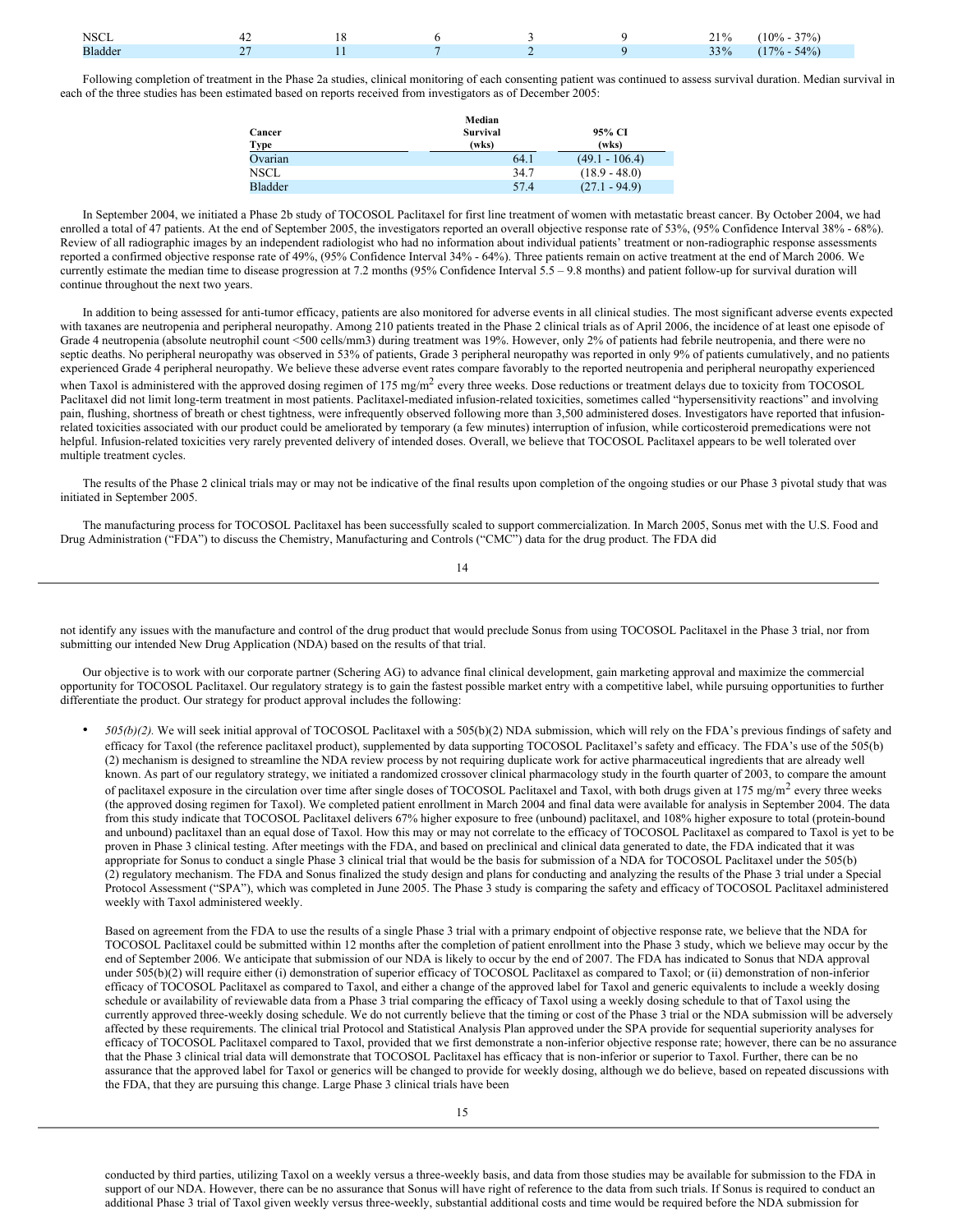#### TOCOSOL Paclitaxel.

• *New indications for taxanes.* In conjunction with our corporate partner, Schering AG, we may pursue clinical development of TOCOSOL Paclitaxel for the treatment of other types of cancer, including indications for which Taxol has been approved as well as for diseases for which Taxol is used but not approved, such as treatment of inoperable or metastatic urothelial transitional cell cancers (mostly urinary bladder cancers). In October 2003, we announced that we were granted Fast Track designation by the FDA for the development of TOCOSOL Paclitaxel for this indication. We initiated a Phase 2b study in bladder cancer in the U.S. during the fourth quarter of 2003, and in Spain and the U.K. during 2005, using weekly dosing of TOCOSOL Paclitaxel. Enrollment in this trial has been challenging due to the limited population of patients in this indication and the inconsistent standard of treatment for it; however, we now expect to complete enrollment in this study in 2006. In December 2004, the FDA granted an Orphan Drug designation to TOCOSOL Paclitaxel for the treatment of non-superficial urothelial cancer.

The scope, timing and costs of the clinical trials to be conducted under all of the above regulatory strategies are difficult to determine with accuracy. We are pursuing a single pivotal Phase 3 trial in metastatic breast cancer, an indication where paclitaxel is approved, with a primary endpoint of objective response rate and secondary endpoints of progression-free survival and overall survival durations. We expect to submit the NDA with data on the primary endpoint, potentially followed by supplemental submissions when data are mature for the secondary endpoints. The Phase 3 trial, which compares TOCOSOL Paclitaxel to Taxol administered weekly, is powered to achieve statistical significance on all three endpoints, and is expected to enroll approximately 800 evaluable patients. Our current estimate for the total cost of the Phase 3 trial is between \$45 million and \$50 million. Under our Collaboration and License Agreement with Schering AG, dated October 17, 2005, Schering will fund 50% of these costs. In addition, it is anticipated that we will collaborate with Schering on additional studies of TOCOSOL Paclitaxel. Under the terms of the agreement with Schering AG, we are also obligated to fund 50% of the costs of certain studies conducted by Schering AG in support of commercialization activities for the U.S. market. The exact cost and timing of these studies is yet to be finalized. The currently ongoing Phase 3 trial will constitute the bulk of the Company's clinical trial spending in the near term, and at least half of the cost of the Phase 3 trial will occur in the first 12 months after the start of the study (September 2005 through September 2006). However, these costs may vary significantly depending upon regulatory and other matters that are not within our control and there can be no assurance that such amount will be sufficient to complete the study. There can be no assurance that the results of any or all of the anticipated clinical trials will be successful or will support product approval.

#### Research and Development Pipeline

We continue to invest in the research and development of new product candidates, including those that we believe could extend the application of our technology. Our second oncology drug candidate, SN2310 Injectable Emulsion, is a novel camptothecin derivative discovered and formulated with Sonus' proprietary TOCOSOL technology. Camptothecins are among the most important classes of anti-cancer drugs introduced in recent years; however, the marketed camptothecin analogs pose substantial challenges in terms of efficacy, tolerability and difficulty of use. Our objective with SN2310 Injectable Emulsion is to provide a product that has enhanced tolerability and anti-tumor activity compared with the approved products. We anticipate submitting an Investigational New Drug Application (IND) to the

16

U. S. Food and Drug Administration for SN2310 Injectable Emulsion and initiating its clinical testing in 2006. There are currently two marketed hydrophilic (water-based) camptothecin analogs that are based on chemical modifications to the native camptothecin molecule. Irinotecan, which is marketed under the name Camptosar® is indicated for treatment of colorectal cancer. Topotecan, which is marketed under the name Hycamtin®, is indicated for treatment of ovarian and non-small cell lung cancers. Our research and development efforts on SN2310 Injectable Emulsion are preliminary, and we cannot give any assurance that this compound will be successful or that it will progress to clinical trials. Advancing this development candidate into human clinical trials is dependent on several factors, including technological feasibility and commercial opportunity as well as the availability of financial resources.

In addition to our internal research and development efforts, we may also consider acquisitions of other products, development candidates or technologies to expand our pipeline and capabilities.

#### Proprietary Technology

We consider the protection of our technology to be important to our business. In addition to seeking U.S. patent protection for our inventions, we are also seeking patent protection in other selected countries in order to broadly protect our proprietary rights. We also rely upon trade secrets, know-how, continuing technological innovations and licensing opportunities to develop and maintain our competitive position.

Our success will depend, in part, on our ability to obtain and defend patents and protect trade secrets. As of March 31, 2006, eight United States patents and four patents outside the U.S., one each in Canada, Taiwan, Mexico and India have been issued pertaining to our proprietary TOCOSOL technology. Additional patent applications are pending in the United States and counterpart filings have been made in Europe, Canada and key countries in Asia and Latin America.

#### *Collaboration and License Agreement with Schering AG*

On October 17, 2005, we entered into a Collaboration and License Agreement with Schering AG, a German corporation, pursuant to which, among other things, we granted Schering an exclusive, worldwide license to TOCOSOL Paclitaxel. Schering paid us an upfront license fee of \$20 million and pays us for research and development services performed equal to 50% of eligible research and development costs related to TOCOSOL Paclitaxel. In addition, Schering may pay us (i) product milestone payments of up to \$132 million upon the achievement of certain U.S., European Union and Japanese clinical and regulatory milestones, (ii) sales milestone payments of up to \$35 million upon the achievement of certain annual worldwide net sales, and (iii) upon commercialization, royalties ranging between 15-30% of annual net sales in the U.S., with the exact percentage to be determined based on the achievement of certain annual net sales thresholds, and royalties equal to 15% of the annual net sales outside the U.S. The parties have agreed to a U.S. development program consisting of the ongoing initial pivotal trial for FDA NDA approval in metastatic breast cancer and trials to support launch of TOCOSOL Paclitaxel and planned trials for additional indications. We have retained co-promotion rights in the U.S. and also granted Schering the right of first negotiation on the Camptothecin molecule it is currently developing.

On April 13, 2006, a wholly owned subsidiary of Bayer AG, a German corporation, or Bayer, submitted a formal tender offer to the stockholders of Schering to purchase all of the outstanding shares of Schering. We are not aware of any effects Bayer's proposed acquisition of Schering would have on our business, and we are uncertain if the proposed acquisition will have any effect on our business, financial condition or results of operations in the future.

On March 2, 2006, in accordance with the Collaboration and License Agreement with Schering AG, Schering AG exercised their right to assume responsibility for all manufacturing of TOCOSOL Paclitaxel.

#### **Results of Operations**

As of March 31, 2006, our accumulated deficit was approximately \$93.5 million. We expect to incur substantial additional operating losses over the next several years. Such losses have been and will continue to principally be the result of various costs associated with our discovery and research and development programs. Substantially all of our working capital in recent years has resulted from equity financings and payments received under corporate partnership agreements. Our ability to achieve a consistent, profitable level of operations depends in large part on obtaining regulatory approval for TOCOSOL Paclitaxel as well as future product candidates in addition to successfully manufacturing and marketing those products once they are approved. Even if we are successful in the aforementioned activities our operations may not be profitable. In addition, payments under corporate partnerships and licensing arrangements are subject to significant fluctuations in both timing and amount. Therefore, our operating results for any period may fluctuate significantly and may not be comparable to the operating results for any other period.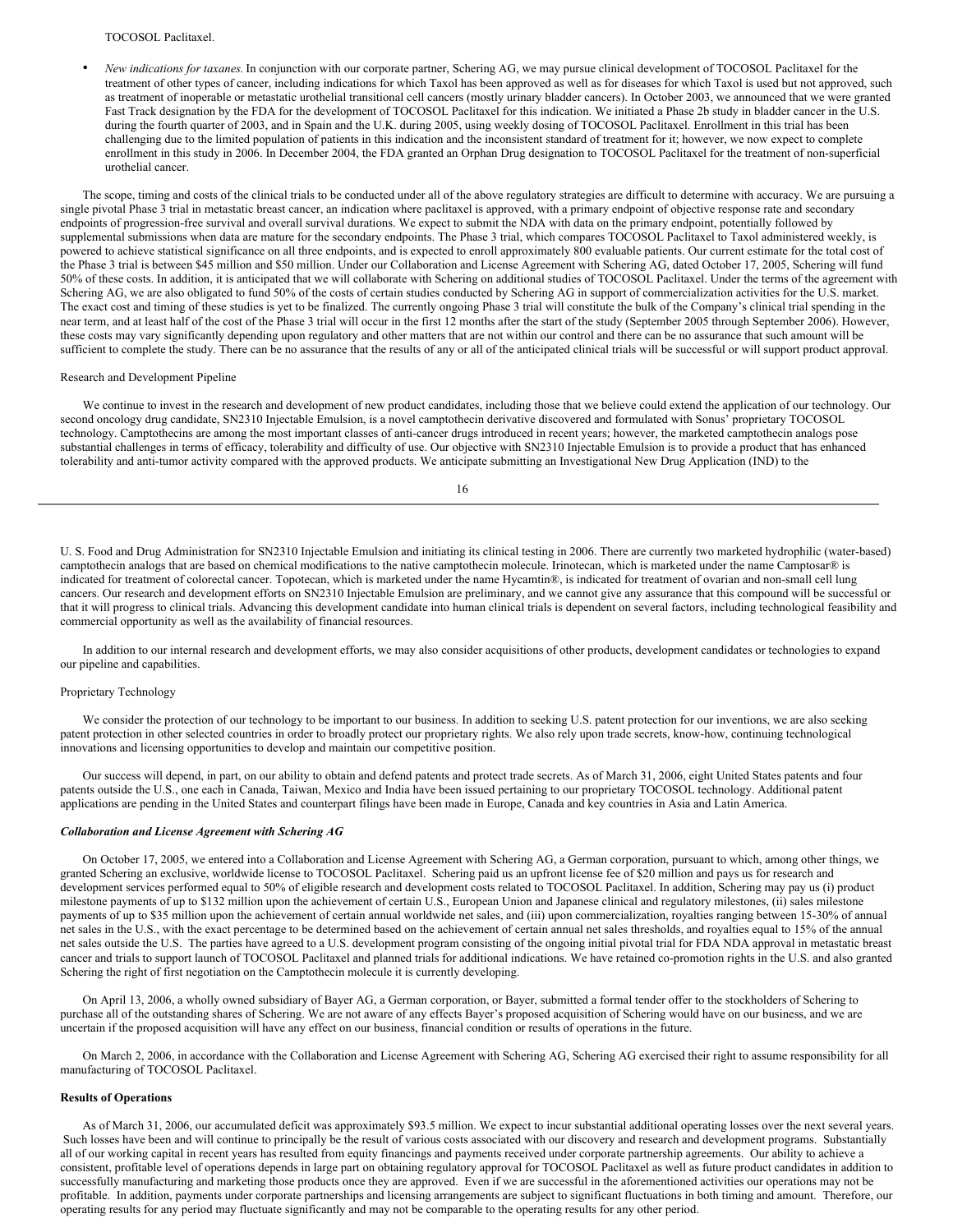Our revenue was \$4.1 million for the three months ended March 31, 2006 as compared with \$0 for the same period in 2005. Revenue in the first quarter of 2006 was fully attributable to the collaboration agreement with Schering AG. We recognized \$1.4 million in amortization of an upfront license fee received from Schering AG and an additional \$2.7 million in research and development funding related to the Phase 3 trial for TOCOSOL Paclitaxel. Amortization of the \$20 million upfront fee, net of a \$2.3 million adjustment related to the excess fair value of warrants issued to Schering AG in connection with the license arrangement, will continue until the end of the development period for TOCOSOL Paclitaxel, which is currently estimated to conclude at the end of 2008. The estimated development period represents the currently estimated date for FDA approval assuming no further research is required and the results of the Phase 3 trial successfully meet its endpoints. This estimate is subject to change as facts and circumstances surrounding our Phase 3 trial for TOCOSOL Paclitaxel change. The

license arrangement also includes reimbursement of 50% of research and development costs during this time. We expect revenue during the remainder of 2006 to increase due to continued amortization of the upfront license fee, and as the level of research and development funding increases.

Our research and development (R&D) expenses were \$8.1 million for the three months ended March 31, 2006 compared with \$3.1 million for the same period in 2005. The increase was primarily the result of the spending associated with the Phase 3 clinical trial for TOCOSOL Paclitaxel including both clinical and drug supply and manufacturing costs. We expect R&D expenses during the remainder of 2006 to increase as we continue to advance our Phase 3 and other related clinical trial development related to TOCOSOL Paclitaxel.

Our general and administrative (G&A) expenses were \$1.8 million for the three months ended March 31, 2006 compared with \$1.7 million for the same period in 2005. We expect G&A expenses during 2006 to remain generally in line with levels experienced during the first three months of 2006.

We expect our total operating expenses during the remainder of 2006 to increase substantially as we continue to advance our Phase 3 and other related clinical trial development related to TOCOSOL Paclitaxel. We estimate that R&D spending will comprise approximately 80%-90% of the anticipated spending in 2006. A significant portion of the R&D spending will be devoted to the Phase 3 clinical trial for TOCOSOL Paclitaxel. These estimates and actual expenses are subject to change depending on many factors, including unforeseen expansion of study size or duration, complications in conducting or completing studies when the study begins, changes in FDA requirements, increased material costs and other factors.

Our interest income, net of interest expense, was \$515,000 for the three months ended March 31, 2006 compared with \$87,000 for the same period in 2005. The increase was due primarily to higher levels of invested cash in the first three months of 2006 in addition to generally higher interest rates than the same period in 2005.

The Company had no income tax expense for the three months ended March 31, 2006 or 2005 as it had incurred significant losses and has significant net operating loss carryforwards.

#### **Liquidity and Capital Resources**

We have historically financed operations with proceeds from equity financings and payments under corporate partnerships with third parties. At March 31, 2006, we had cash and cash equivalents totaling \$48.2 million compared to \$49.3 million at December 31, 2005. The decrease was primarily due to the net loss for the first quarter 2006 of \$5.3 million, payment of 2005 incentive bonuses in 2006 of \$1.2 million and other timing differences. These decreases were offset in part by \$6.3 million in payments received from Schering AG under the collaboration agreement.

On May 2, 2006, we closed on a registered direct offering that raised gross proceeds of approximately \$30.6 million (\$28.6 million in net proceeds) through the issuance of approximately 6.1 million shares of our common stock. Including the net proceeds from this sale of common stock, our proforma cash and cash equivalents as of March 31, 2006 would have been \$76.8 million.

Net cash used in operating activities for the three months ended March 31, 2006, and 2005, was \$1.3 million and \$5.4 million, respectively. Expenditures in all periods were a result of R&D expenses, including clinical trial costs, and G&A expenses in support of our operations and product development activities primarily related to TOCOSOL Paclitaxel and to a lesser extent other potential product candidates. The decrease in net cash used in operating activities from the three months ended March 31, 2005 to the three months ended March 31, 2006 was primarily due to payments received from Schering AG, partially offset by increased R&D expenditures.

18

Net cash (used in) provided by investing activities for the three months ended March 31, 2006, and 2005 was (\$59,000) and \$8.8 million, respectively. The net cash used in investing activities during the three month period ended March 31, 2006 was due to purchases of property and equipment. The net cash provided by investing activities during the same period in the prior year was primarily due to sales and maturities of marketable securities occurring in the normal course of business. Activity related to short-term marketable securities relates primarily to the investment of money raised in equity financings and the related maturities and sales of those investments recorded accordingly to provide working capital to us on an as needed basis. All of the Company's investments were in cash equivalent securities during the three month period ended March 31, 2006.

Net cash provided by (used in) financing activities for the three months ended March 31, 2006, and 2005 was \$309,000 and (\$9,000), respectively. The net cash provided by financing activities during the three month period ended March 31, 2006 was primarily due to proceeds from the exercise of common stock warrants. The net cash used in financing activities during the same period in the prior year was primarily related to payments on lease obligations, offset in part by the issuance of common stock under employee benefit plans.

We expect that our cash requirements will continue to increase in future periods due to the development and commercialization costs associated with TOCOSOL Paclitaxel and other product candidates. We believe that existing cash and cash equivalents, in addition to payments under our agreement with Schering AG and the \$28.6 million in net proceeds raised in the May 2006 registered direct offering, will be sufficient to fund operations into 2008. In addition to the supportive trials Sonus plans to conduct, it is anticipated that we will collaborate with Schering on additional studies. Under the terms of the Collaboration and License Agreement with Schering, we are also obligated to fund 50% of the costs of certain studies conducted by Schering for the U.S. The exact cost and timing of these studies is yet to be finalized. In addition, the scope, timing and costs of the Phase 3 clinical trial are difficult to determine with accuracy and these costs may vary significantly depending upon regulatory and other matters that are not within our control. Our current estimate for the total cost of the Phase 3 clinical trial is between \$45 and \$50 million. We may need additional capital in 2008 to support the continued development and commercialization of TOCOSOL Paclitaxel, our obligations under the Collaboration and License Agreement with Schering AG, the development of other product candidates and to fund continuing operations. Should our clinical data support an NDA submission based on the primary endpoint of objective response rate, we anticipate that the NDA could be submitted within 12 months after conclusion of patient enrollment, which we believe will occur before the end of September 2006. Our future capital requirements depend on many factors including:

- our ability to obtain and timing of payments under corporate partner agreements and/or debt or equity financings;
- timing and costs of preclinical development, clinical trials and regulatory approvals;
- timing and amount of costs to support our obligations under the Collaboration and License Agreement with Schering AG;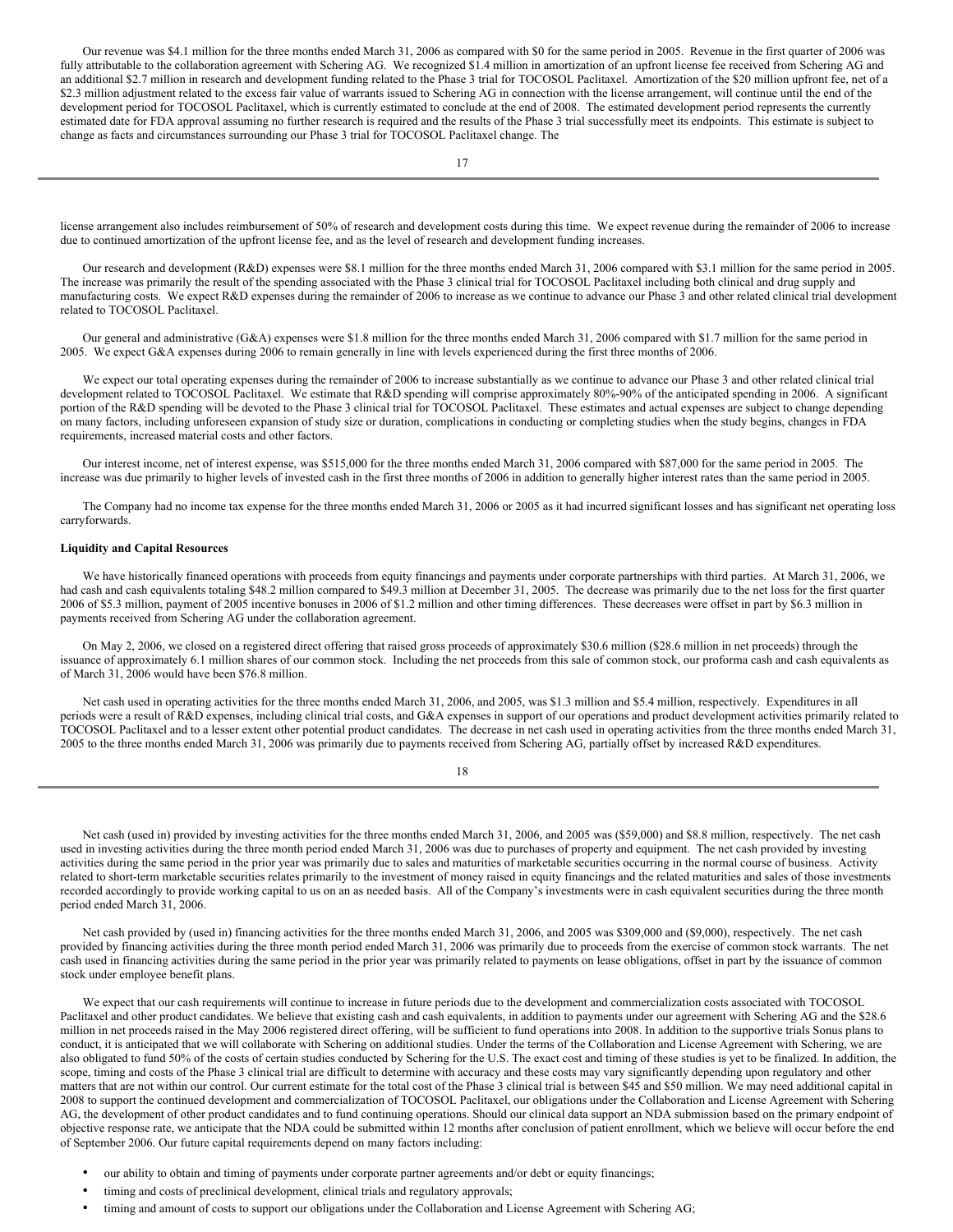- drug discovery and research and development;
- entering into new collaborative or product license agreements for products in our pipeline;
- timing and costs of technology transfer associated with manufacturing and supply agreements; and
- costs related to obtaining, defending and enforcing patents.

We have contractual obligations in the form of operating leases and leasehold financing arrangements. We have remaining contractual obligations through 2007 under our operating leases of \$971,000 and \$38,000 under our leasehold financing agreements. Under the Collaboration and License Agreement with Schering AG, we are obligated to fund 50% of the costs of certain studies conducted by Schering AG. As these additional studies have not yet been finalized, no dollar amounts have been

disclosed below. The following table summarizes our contractual obligations under these agreements, including interest as of March 31, 2006:

| Contractual                 |          | Less than |           |                          | More than 5              |
|-----------------------------|----------|-----------|-----------|--------------------------|--------------------------|
| <b>Obligations</b>          | Total    | vear      | 1-3 years | 3-5 years                | vears                    |
| Lease financing obligations | 37.991   | 30.393    | 7.598     | $\overline{\phantom{a}}$ | $\overline{\phantom{a}}$ |
| Operating lease obligations | 970.544  | 719,052   | 251.492   | $\overline{\phantom{a}}$ | $\sim$                   |
| Total                       | .008.535 | 749.445   | 259,090   | $\overline{\phantom{a}}$ | $\overline{\phantom{a}}$ |

#### **Critical Accounting Policies and Estimates**

We prepare our financial statements in conformity with accounting principles generally accepted in the United States of America. As such, we are required to make certain estimates, judgments and assumptions that we believe are reasonable based upon the information available. These estimates and assumptions affect the reported amounts of assets and liabilities at the date of the financial statements and the reported amounts of revenue and expenses during the periods presented. Actual results could differ significantly from those estimates under different assumptions and conditions. We believe that the following discussion addresses our most critical accounting estimates which are those that are most important to the portrayal of our financial condition and results of operations and which require our most difficult and subjective judgments, often as a result of the need to make estimates about the effect of matters that are inherently uncertain. We also have other policies that we consider key accounting policies; however, these policies do not meet the definition of critical accounting estimates, because they do not generally require us to make estimates or judgments which are difficult or subjective.

- *Cash and Cash Equivalents.* We consider investments in highly liquid instruments purchased with a remaining maturity at purchase of 90 days or less to be cash equivalents. The amounts are recorded at cost, which approximate fair market value. Our cash equivalents and marketable securities consist principally of commercial paper, money market securities, corporate bonds/notes and government agency securities. We have classified our entire investment portfolio as available-for-sale. Available-for-sale securities are carried at fair value, with unrealized gains and losses reported as a separate component of stockholders' equity and included in accumulated other comprehensive income. The amortized cost of investments is adjusted for amortization of premiums and accretion of discounts to maturity. Such amortization and accretion are included in interest income. Interest earned on securities is included in interest income. We consider marketable securities with maturity greater than twelve months long-term and maturity less than twelve months short-term.
- *Revenue Recognition.* Since inception, we have generated revenue from collaborative agreements, licensing fees and from the assignment of developed and patented technology. These arrangements may include upfront non-refundable payments, development milestone payments, payments for research and development services performed and product sales royalties or revenue. Our revenue recognition policies are based on the requirements of SEC Staff Accounting Bulletin No. 104 "Revenue Recognition," and, for contracts with multiple deliverables, we allocate arrangement consideration based on the fair value of the elements under guidance from Emerging Issues Task Force Issue 00-21 ("EITF 00-21"), "*Revenue Arrangements with Multiple Deliverables*." Under EITF 00- 21, revenue arrangements with multiple deliverables are divided into separate units of accounting and revenue is allocated to these units based upon relative fair values with revenue recognition criteria considered separately for each unit.

Nonrefundable upfront technology license fees, for product candidates where we are providing continuing services related to product development, are deferred and recognized as revenue over the development period.

| ۰.<br>×<br>۰. |
|---------------|

Milestones, in the form of additional license fees, typically represent nonrefundable payments to be received in conjunction with the achievement of a specific event identified in the contract, such as initiation or completion of specified clinical development activities and / or regulatory approvals. We believe that a milestone represents the culmination of a distinct earnings process when it is not associated with ongoing research, development or other performance on our part. We recognize such milestones as revenue when they become due and collection is reasonably assured. When a milestone does not represent the culmination of a distinct earnings process, we recognize revenue in a manner similar to that of an upfront technology license fee.

The timing and amount of revenue that we recognize from licenses of technology, either from upfront fees or milestones where we are providing continuing services related to product development, is primarily dependent upon our estimates of the development period. We define the development period as the point from which research activities commence up to FDA approval of our submission assuming no further research is necessary. As product candidates move through the development process, it is necessary to revise these estimates to consider changes to the product development cycle, such as changes in the clinical development plan, regulatory requirements, or various other factors, many of which may be outside of our control. Should the FDA require additional data or information, we would adjust our development period estimates accordingly. The impact on revenue of changes in our estimates and the timing thereof is recognized prospectively over the remaining estimated product development period. Revenue from research and development services performed under collaboration agreements is generally recognized in the period when the services are performed. Payments received in excess of amounts earned are recorded as deferred revenue.

Royalty revenue is generally recognized at the time of product sale by the licensee.

• *Research and Development Expenses.* Pursuant to SFAS No. 2 "Accounting for Research and Development Costs," our research and development costs are expensed as incurred. Research and development expenses include, but are not limited to, payroll and personnel expenses, lab expenses, clinical trial and related clinical manufacturing costs, facilities and overhead costs. Clinical trial expenses, which are included in research and development expenses and represent a significant portion of our research and development expenditures, represent obligations resulting from our contracts with various clinical research organizations in connection with conducting clinical trials for our product candidates. We recognize expenses for these contracted activities based on a variety of factors, including actual and estimated labor hours, clinical site initiation activities, patient enrollment rates, estimates of external costs and other activity-based factors. We believe that this method best approximates the efforts expended on a clinical trial with the expenses we record. We adjust our rate of clinical expense recognition if actual results differ from our estimates.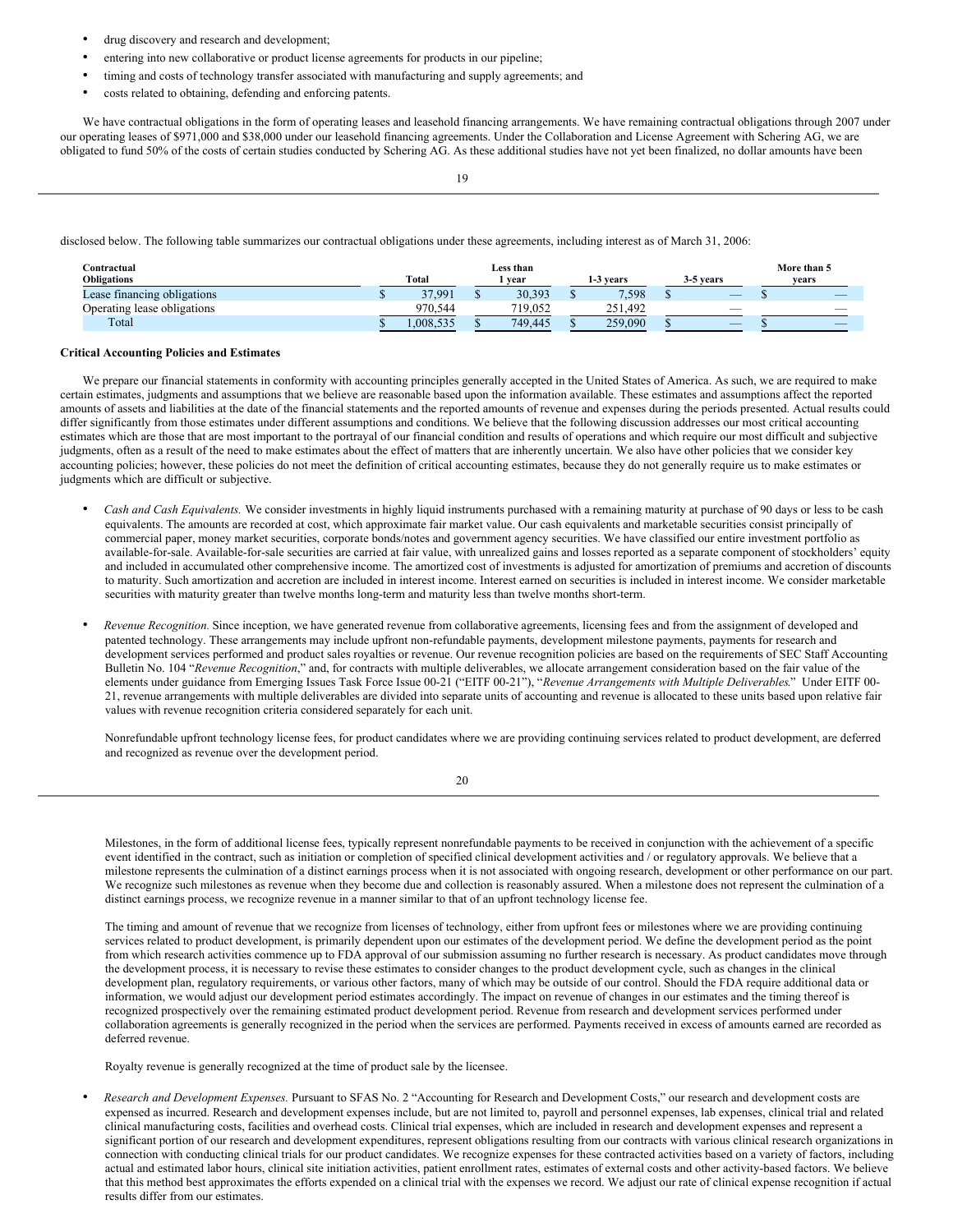• *Valuation of Equity Instruments.* We adopted the requirements of SFAS 123R, "*Share-Based Payment,*" effective January 1, 2006, utilizing the "modified prospective" method. We use the Black-Scholes-Merton option-pricing model as the most appropriate fair-value method for our awards and recognize compensation cost on a straight-line basis over our awards' vesting periods in accordance with the provisions of SFAS 123R. In valuing our options using the Black-Scholes-Merton option-pricing model, we make assumptions about risk-free interest rates, dividend yields, volatility and weighted average expected lives of the options. Risk-free interest rates are derived from United States treasury securities as of the option grant date. Dividend yields are based on our historical dividend payments, which have been zero to date. Volatility is derived from the historical volatility of our common stock as traded on NASDAQ. Forfeiture rates are estimated using historical actuals over the estimated life of the option grant. These rates are adjusted on a quarterly basis and any change in compensation expense is

recognized in the period of the change. The weighted average expected lives of the options is based on historical experience of option exercises and the average vesting option schedule. For unvested awards granted prior to the adoption date, compensation expense is based on the original grant date fair value measurement under SFAS 123. We currently believe that the assumptions used to generate those fair values are appropriate and therefore are not revisiting those calculations.

We previously applied Accounting Principles Board (APB) Opinion No. 25, "Accounting for Stock Issued to Employees," and related Interpretations and provided the required pro forma disclosures of SFAS No. 123, "Accounting for Stock-Based Compensation".

#### **Effects of Recent Accounting Pronouncements**

In December 2004, the FASB issued SFAS No. 123R (revised 2004), "Share-Based Payment." SFAS No. 123R requires us to measure all employee stock-based compensation awards using a fair value method and record such expense in our financial statements. In March 2005, the SEC issued SAB 107, which provides the Staff's views regarding interactions between SFAS No. 123R and certain SEC rules and regulations and provides interpretations of the valuation of share-based payments for public companies. The adoption of SFAS No. 123R requires additional accounting related to the income tax effects and additional disclosure regarding the cash flow effects resulting from share-based payment arrangements. As the Company uses a full valuation allowance with respect to deferred taxes, the adoption of SFAS No. 123R had no impact on deferred taxes or cash flow. The adoption of SFAS No. 123R on January 1, 2006 had a material impact on our results of operations and financial position, resulting in increased stock-based compensation expense recorded of approximately \$385,000. Of this, \$186,000 related to general and administrative expense and the remaining \$199,000 related to research and development expense. For more information on stock-based compensation costs during the three months ended March 31, 2006, refer to Note 5, "Stockholders' Equity" of the Notes to the Financial Statements included in Item 1 of this quarterly report.

#### **Item 3. Quantitative and Qualitative Disclosures About Market Risk**

The market risk inherent in our marketable securities portfolio represents the potential loss that could arise from adverse changes in interest rates. If market rates hypothetically increase immediately and uniformly by 100 basis points from levels at March 31, 2006, the decline in the fair value of our investment portfolio would not be material. Because we have the ability to hold our fixed income investments until maturity, we do not expect our operating results or cash flows to be affected to any significant degree by a sudden change in market interest rates.

#### <span id="page-11-1"></span>**Item 4. Controls and Procedures**

#### Evaluation of disclosure controls and procedures

An evaluation as of the end of the period covered by this report was carried out under the supervision and participation of management, including our Chief Executive Officer and Chief Financial Officer, of the effectiveness of the design and operation of our disclosure controls and procedures. Based upon the evaluation, our Chief Executive Officer and Chief Financial Officer concluded that our disclosure controls and procedures are effective in timely alerting them to material information required to be included in our periodic SEC filings. A controls system, no matter how well designed and operated, cannot provide absolute assurance that the objectives of the controls are met, and no evaluation of controls can provide absolute assurance that all controls and instances of fraud, if any, within a company have been, or will be, detected.

#### <span id="page-11-0"></span>22

## Changes in internal control over financial reporting

We have not made any changes to our internal control over financial reporting (as defined in rule 13a-15(f) and 15d-15(f) under the Exchange Act) during the fiscal quarter ended March 31, 2006 that have materially affected, or are reasonably likely to materially affect, our internal control over financial reporting.

## <span id="page-11-2"></span>**Item 1A. Risk Factors**

You should consider the risk below carefully in addition to other information contained in this report before engaging in any transaction involving shares of our common stock. If any of these risks occur, they could seriously harm our business, financial condition or results of operations. In such case, the trading price of our common stock could decline, and you may lose all or part of your investment.

### Governmental regulatory requirements are lengthy and expensive and failure to obtain necessary approvals will prevent us or our partners from commercializing a *product.*

We are subject to uncertain governmental regulatory requirements and a lengthy approval process for our products prior to any commercial sales of our products. The development and commercial use of our products are regulated by the U.S. Food and Drug Administration, or FDA, the European Medicines Evaluation Agency, or EMEA, and comparable regulatory agencies in other countries. The regulatory approval process for new products is lengthy and expensive. Before we can submit an application to the FDA and comparable international agencies, the product candidate must undergo extensive testing, including animal studies and human clinical trials that can take many years and require substantial expenditures. Data obtained from such testing may be susceptible to varying interpretations, which could delay, limit or prevent regulatory approval. In addition, changes in regulatory policy for product approval may cause additional costs in our efforts to secure necessary approvals.

Our product candidates are subject to significant uncertainty because they are in both early to late stages of development and are subject to regulatory approval. The results of preclinical and clinical testing of our products are uncertain and regulatory approval of our products may take longer or be more expensive than anticipated, which could have a material adverse effect on our business, financial condition and results of operations. In June 2005, the FDA completed its review of the contents of the SPA for TOCOSOL Paclitaxel. The FDA has indicated to Sonus that NDA approval under 505(b)(2) will require either (i) demonstration of superior efficacy of TOCOSOL Paclitaxel as compared to Taxol; or (ii) demonstration of non-inferior efficacy of TOCOSOL Paclitaxel as compared to Taxol, and either a change of the approved label for Taxol and generic equivalents to include a weekly dosing schedule or availability of reviewable data from a Phase 3 trial comparing the efficacy of Taxol using a weekly dosing schedule to that of Taxol using the currently approved three-weekly dosing schedule.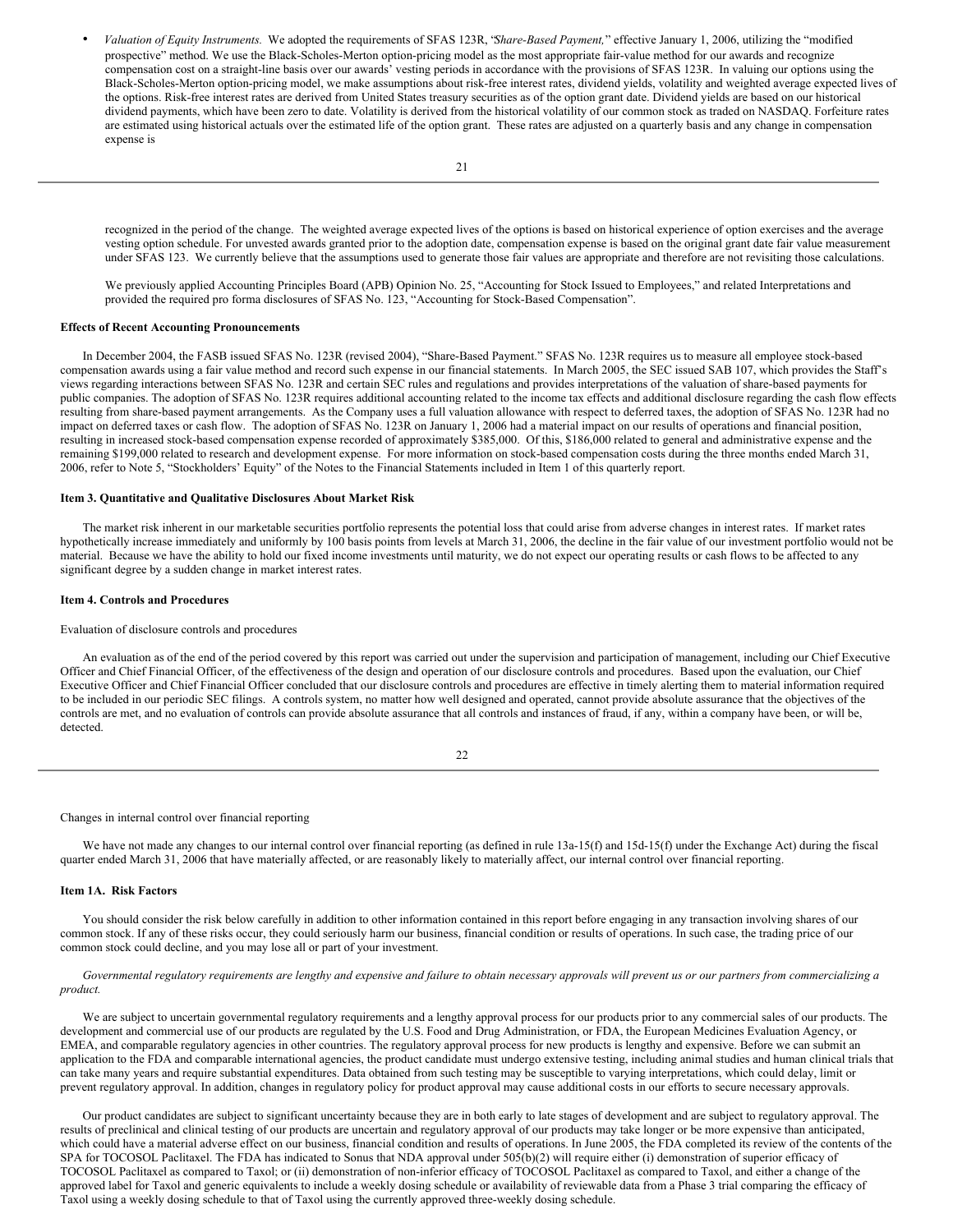We do not currently believe that the timing or cost of the Phase 3 trial or the NDA submission will be adversely affected by these requirements. The clinical trial Protocol and Statistical Analysis Plan approved under the SPA provide for sequential superiority analyses for efficacy of TOCOSOL Paclitaxel compared to Taxol, provided that we first demonstrate a non-inferior objective response rate; however, there can be no assurance that the Phase 3 clinical trial data will demonstrate that TOCOSOL Paclitaxel has efficacy that is non-inferior or superior to Taxol. Further, there can be no assurance that the approved label for Taxol or generics will be changed to provide for weekly dosing, although we do believe, based on repeated discussions with the FDA, that they are pursuing this change. Large Phase 3 clinical trials have been conducted by third parties, utilizing Taxol on a weekly versus a three-weekly basis, and data from those studies may be available for submission to the FDA in support of our NDA. However, there can be no assurance that Sonus will have right of reference to the data from such trials. If Sonus is required to conduct an additional Phase 3 trial of Taxol given weekly versus three-weekly, substantial additional costs and time would be required before the NDA submission for TOCOSOL

23

Paclitaxel. In addition, there is pending litigation attacking the utilization of the 505(b)(2) regulatory strategy generally. There can be no assurance that such litigation will not be successful. A 505(b)(2) application permits us to rely upon the FDA's findings of safety and efficacy for a previously approved drug product without requiring us to obtain a right of reference from the original applicant. In addition to permitting reliance upon the FDA's prior findings of safety and effectiveness for previously approved drugs, section 505(b)(2) continues to allow reliance on third party data that is available in published literature and which establishes the safety and effectiveness of a drug. However, we are required to provide any additional clinical data necessary to demonstrate the safety and effectiveness of differences between the original drug and the 505(b)(2) drug, so while unnecessary duplication of preclinical and certain human studies is avoided, specific studies may be required to establish the relevance and applicability of prior findings for our particular product formulation. We cannot predict if or when any of our products under development will be commercialized.

#### We may need additional capital in the future to support the continued development and commercialization of TOCOSOL Paclitaxel, our obligations under the *Collaboration and License Agreement with Schering AG and to fund continuing operations.*

We expect that our cash requirements will continue to increase in future periods due to development costs associated with TOCOSOL Paclitaxel and other product candidates. We estimate that existing cash and cash equivalents, in addition to payments pending and cost sharing arrangements under our Collaboration and License Agreement with Schering AG and the \$28.6 million in net proceeds raised in the May 2006 registered direct offering, will be sufficient to fund operations into 2008. We may need additional capital to complete the development and commercialization of TOCOSOL Paclitaxel, fund our obligations under the collaborative license agreement with Schering AG, fund the development of other product candidates and support our continuing operations. In addition to the supportive trials Sonus plans to conduct, it is anticipated that we will collaborate with Schering on additional studies. Under the terms of the Collaboration and License Agreement with Schering, we are also obligated to fund 50% of the costs of certain studies conducted by Schering for the U.S. The exact cost and timing of these studies is yet to be finalized. Our current estimate for the total cost of the Phase 3 trial is between \$45 million and \$50 million. However, the scope, timing and costs of the Phase 3 clinical trial are difficult to determine with accuracy and these costs may vary significantly depending upon regulatory and other matters that are not within our control. Should our clinical data support an NDA submission based on the primary endpoint of objective response rate, we anticipate that the NDA could be submitted within 12 months after conclusion of patient enrollment, which we believe will occur before the end of September 2006. Our future capital requirements depend on many factors including:

- our ability to obtain and timing of payments under corporate partner agreements and/or debt or equity financings;
- our ability to obtain and timing of capital funding under equity or debt financing agreements;
- timing and costs of preclinical development, clinical trials and regulatory approvals;
- timing and amount of costs to support our obligations under the Collaboration and License Agreement with Schering AG;
- entering into new collaborative or product license agreements;
- timing and costs of technology transfer associated with manufacturing and supply agreements; and
- costs related to obtaining, defending and enforcing patents.

Any future debt or equity financing, if available, may result in substantial dilution to existing stockholders, and debt financing, if available, may include restrictive covenants.

24

## *If we fail to develop new products, then we may never realize revenue from product commercialization.*

A key element of our business strategy is to utilize our technologies for the development and commercialization of products that utilize our proprietary TOCOSOL technology. Most of our attention and resources are directed to the development of our proprietary TOCOSOL technology, a technology that provides a novel approach to the formulation of water insoluble compounds for therapeutic applications. Significant expenditures in additional research and development, clinical testing, regulatory, manufacturing, and sales and marketing activities will be necessary in order for us to demonstrate the efficacy of our products, or commercialize any products developed with our technology. There can be no assurance that product candidates under development or any future products will be safe or efficacious. If the product candidates under development are ultimately ineffective in treating cancer, do not receive the necessary regulatory approvals or do not obtain commercial acceptance, we will incur additional losses, our accumulated deficit will increase and our business will be materially adversely affected.

Even if we are successful in developing our products, there is no assurance that such products will receive regulatory approval or that a commercially viable market will develop.

## We have a history of operating losses which we expect will continue and we may never become profitable.

We have experienced significant accumulated losses since our inception, and are expected to incur net losses for the foreseeable future. These losses have resulted primarily from expenses associated with our research and development activities, including nonclinical and clinical trials, and general and administrative expenses. As of March 31, 2006, our accumulated deficit totaled \$93.5 million. We anticipate that our operating losses will continue as we further invest in research and development for our products. We will not generate the majority of milestone or royalty revenues under our collaboration and license agreement with Schering AG unless and until we receive regulatory approvals, which are not likely to occur until 2008 and beyond. Even if we generate milestone and royalty revenues, there can be no assurance that we will be able to achieve or sustain profitability. Our results of operations have varied and will continue to vary significantly and depend on, among other factors:

- our ability to obtain and timing of payments under corporate partner agreements and/or debt or equity financings;
- timing and costs of preclinical development, clinical trials and regulatory approvals;
- timing and amount of costs to support our obligations under the Collaboration and License Agreement with Schering AG;
- drug discovery and research and development;
- entering into new collaborative or product license agreements for products in our pipeline;
- timing and costs of technology transfer associated with manufacturing and supply agreements; and
- costs related to obtaining, defending and enforcing patents.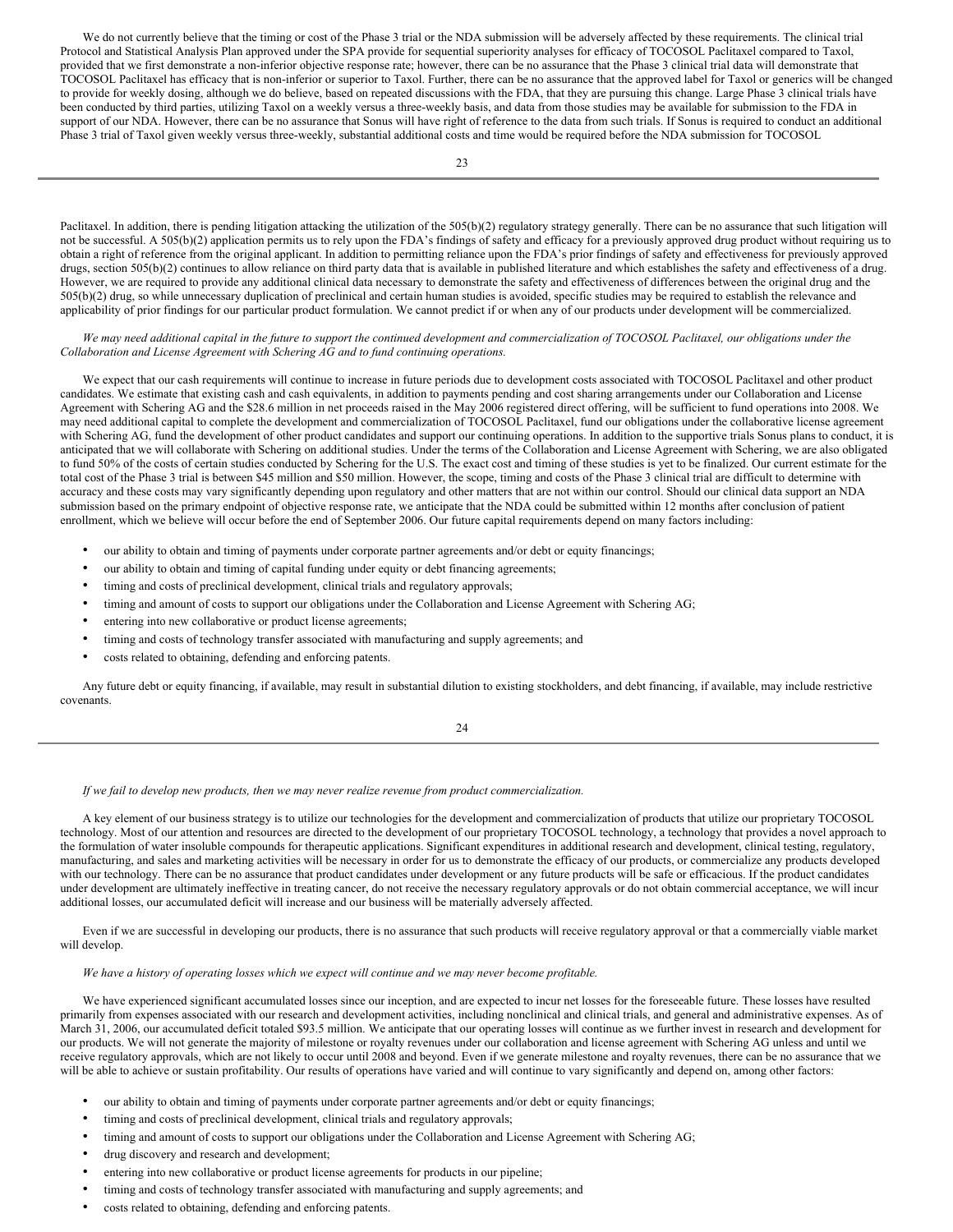#### *We depend on third parties for funding, clinical development, manufacturing and distribution of TOCOSOL Paclitaxel.*

We are dependent, and may in the future be dependent, on third parties for funding or performance of a variety of key activities including research, clinical development, manufacturing, marketing, sales and distribution of our products. Our current business strategy is to enter into agreements with third parties both to license rights to our potential products and to develop and commercialize new products. We executed an agreement with Schering AG for TOCOSOL Paclitaxel in October 2005. Under the Collaboration and License Agreement, Schering has a worldwide exclusive license to market and

25

promote TOCOSOL Paclitaxel and is responsible for clinical development and regulatory activities outside of the U.S. If these arrangements with Schering or other third parties are terminated or the collaborations are not successful, we will be required to identify alternative sources of funding to finance research, clinical development, manufacturing, marketing, sales and/or distribution. Our inability to secure additional funding would have a material adverse effect on our business, financial condition and results of operations. Our success depends in part upon the performance by these collaborators of their responsibilities under these arrangements. We have no control over the resources that our partners may devote to the development and commercialization of products under these collaborations and our partners may fail to conduct their collaborative activities successfully or in a timely manner.

#### If we lose our key personnel or are unable to attract and retain qualified scientific and management personnel, we may be unable to become profitable.

We are highly dependent on our key executives, including Michael A. Martino, President & Chief Executive Officer, Michael B. Stewart, Senior Vice President & Chief Medical Officer and Alan Fuhrman, Senior Vice President & Chief Financial Officer. We do not have employment agreements in place with these key executives nor do we maintain any key person life insurance coverage on these persons. The loss of any of these key executives or the inability to recruit and retain qualified scientific personnel to perform research and development and qualified management personnel could have a material adverse effect on our business, financial condition and results of operations. There can be no assurance that we will be able to attract and retain such personnel on acceptable terms, if at all, given the competition for experienced scientists and other personnel among numerous medical and pharmaceutical companies, universities and research institutions.

#### Future U.S. or international legislative or administrative actions also could prevent or delay regulatory approval of our products.

Even if regulatory approvals are obtained, they may include significant limitations on the indicated uses for which a product may be marketed. A marketed product also is subject to continual FDA, EMEA and other regulatory agency review and regulation. Later discovery of previously unknown problems or failure to comply with the applicable regulatory requirements may result in restrictions on the marketing of a product or withdrawal of the product from the market, as well as possible civil or criminal sanctions. In addition, if marketing approval is obtained, the FDA, EMEA or other regulatory agency may require post-marketing testing and surveillance programs to monitor the product's efficacy and side effects. Results of these post-marketing programs may prevent or limit the further marketing of a product.

#### The development of pharmaceutical products in general and the development of paclitaxel reformulations in particular is extremely competitive, and if we fail to *compete ef ectively, it would negatively impact our business.*

Competition in the development of pharmaceutical products is intense and expected to increase. We also believe that other medical and pharmaceutical companies will compete with us in the areas of research and development, acquisition of products and technology licenses, and the manufacturing and marketing of our products. Success of products in these fields will be based primarily on:

- efficacy;
- safety;
- price;
- ease of administration:
- breadth of approved indications; and
- physician, healthcare payor and patient acceptance.

26

Several other companies are developing paclitaxel reformulations with a goal of delivering a more effective and tolerable therapy than the approved paclitaxel products. Some of these products are further in development than TOCOSOL Paclitaxel and may achieve regulatory approval before our product. On January 7, 2005, American Pharmaceutical Partners obtained FDA approval to market its paclitaxel-based product, ABRAXANE (paclitaxel protein-bound particles for injectible suspension). In addition, sanofi-aventis has a taxane product, Taxotere (docetaxel), which is similar to paclitaxel and is marketed for the treatment of breast, non-small cell lung and prostate cancers. There are also a number of generic paclitaxel products, identical to Taxol, currently on the market. As a result of the increased competition, the price for paclitaxel products has been under pressure and may drop significantly even if we achieve regulatory approval.

Many of our competitors and potential competitors, including large pharmaceutical, chemical and biotechnology concerns and universities and other research institutions, have substantially greater financial, technical and human resources than we do and have substantially greater experience in developing products, obtaining regulatory approvals and marketing and manufacturing medical products. Accordingly, these competitors may succeed in obtaining FDA approval for their products more rapidly than we do. In addition, other technologies or products may be developed that have an entirely different approach that would render our technology and products noncompetitive or obsolete. If we fail to compete effectively, it would have a material adverse effect on our business, financial condition and results of operations.

#### We rely on third party suppliers and manufacturers to produce products that we develop and failure to retain such suppliers and manufacturers would adversely *impact our ability to commercialize our products.*

We currently rely on third parties to supply the chemical ingredients necessary for our drug product candidates. We have entered into supply agreements for the supply of GMP grade paclitaxel, which is the active pharmaceutical ingredient in TOCOSOL Paclitaxel. The chemical ingredients for our products are manufactured by a limited number of vendors. The inability of these vendors to supply medical-grade materials to us could delay the manufacturing of, or cause us to cease the manufacturing of our products. We also rely on third parties to manufacture our products for research and development and clinical trials. TEVA Pharmaceuticals USA (TEVA) is our primary manufacturer of TOCOSOL Paclitaxel for clinical studies and has also agreed to manufacture TOCOSOL Paclitaxel for commercialization. The TEVA agreement has an initial term of five years after market introduction of TOCOSOL Paclitaxel, provided that market introduction occurs before June 2009, and is not terminable at will. We previously manufactured clinical supplies of TOCOSOL Paclitaxel at other GMP certified contract laboratories. Suppliers and manufacturers of our products must operate under GMP regulations, as required by the FDA, and there are a limited number of contract manufacturers that operate under GMP regulations. GMP are enumerated in FDA regulations and guidance documents. The facilities, procedures, and operations of our contract manufacturers must be determined to be adequate by the FDA before approval of product manufacturing. Manufacturing facilities are subject to inspections by the FDA for compliance with GMP, licensing specifications, and other FDA regulations. Failure to comply with FDA and other governmental regulations can result in fines, unanticipated compliance expenditures, recall or seizure of products, total or partial suspension of production and/or distribution, suspension of the FDA's review of NDAs, injunctions and criminal prosecution. Any of these actions could have a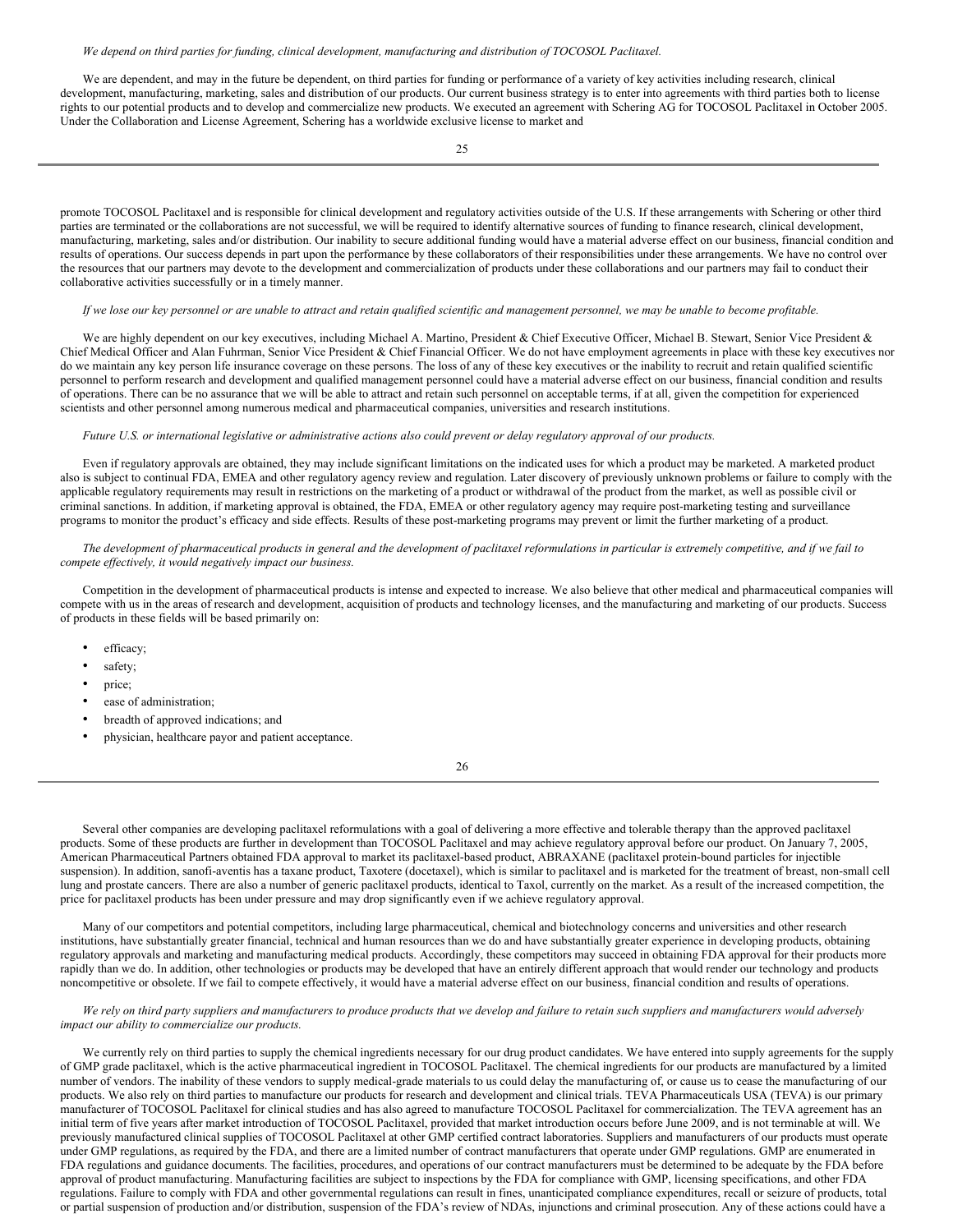material adverse effect on us. Our reliance on independent manufacturers involves a number of other risks, including the absence of adequate capacity, the unavailability of, or interruptions in, access to necessary manufacturing processes and reduced control over delivery schedules. If our manufacturers are unable or unwilling to continue manufacturing our products in required volumes or have problems with commercial scale-up, we will have to identify acceptable alternative manufacturers. The use of a new manufacturer may cause significant interruptions in supply if the new manufacturer has difficulty manufacturing products to our specifications. Further, the introduction of a new manufacturer may increase the variation in the quality of our products.

#### If we fail to secure adequate intellectual property protection or become involved in an intellectual property dispute, it could significantly harm our financial results *and ability to compete.*

Our success will depend, in part, on our ability to obtain and defend patents and protect trade secrets. As of March 31, 2006, we held eight United States patents and four patents outside the U.S., one each in Canada, Taiwan, Mexico and India pertaining to our proprietary TOCOSOL technology. We hold one additional United States patent directed to other technologies. Additional patent applications are pending in the United States and counterpart filings have been made in Europe, Canada and key countries in Asia and Latin America. The patent position of medical and pharmaceutical companies is highly uncertain and involves complex legal and factual questions. There can be no assurance that any claims which are included in pending or future patent applications will be issued, that any issued patents will provide us with competitive advantages or will not be challenged by third parties, or that the existing or future patents of third parties will not have an adverse effect on our ability to commercialize our products. Furthermore, there can be no assurance that other companies will not independently develop similar products, duplicate any of our products or design around patents that may be issued to us. Litigation may be necessary to enforce any patents issued to us or to determine the scope and validity of others' proprietary rights in court or administrative proceedings. Any litigation or administrative proceeding could result in substantial costs to us and distraction of our management. An adverse ruling in any litigation or administrative proceeding could have a material adverse effect on our business, financial condition and results of operations.

#### *Our commercial success will depend in part on not infringing patents issued to competitors.*

There can be no assurance that patents belonging to competitors will not require us to alter our products or processes, pay licensing fees or cease development of our current or future products. Any litigation regarding infringement could result in substantial costs to us and distraction of our management, and any adverse ruling in any litigation could have a material adverse effect on our business, financial condition and results of operations. Further, there can be no assurance that we will be able to license other technology that we may require at a reasonable cost or at all. Failure by us to obtain a license to any technology that we may require to commercialize our products could result in the termination of the Collaboration and License Agreement with Schering AG and would have a material adverse effect on our business, financial condition and results of operations. In addition, to determine the priority of inventions and the ultimate ownership of patents, we may participate in interference, reissue or re-examination proceedings conducted by the U.S. Patent and Trademark Office or in proceedings before international agencies with respect to any of our existing patents or patent applications or any future patents or applications, any of which could result in loss of ownership of existing, issued patents, substantial costs to us and distraction of our management.

#### Reimbursement procedures and future healthcare reform measures are uncertain and may adversely impact our ability to successfully sell pharmaceutical products.

Our ability to successfully sell any pharmaceutical products will depend in part on the extent to which government health administration authorities, private health insurers and other organizations will reimburse patients for the costs of future pharmaceutical products and related treatments. In the United States, government and other third-party payors have sought to contain healthcare costs by limiting both coverage and the level of reimbursement for new pharmaceutical products approved for marketing by the FDA. In some cases, these payors may refuse to provide any coverage for uses of approved products to treat medical conditions even though the FDA has granted marketing approval. Healthcare reform may increase these cost containment efforts. We believe that managed care organizations may seek to restrict the use of new products, delay authorization to use new products or limit coverage and the level of reimbursement for new products. Internationally, where national healthcare systems are prevalent, little if any funding may be available for new products, and cost containment and cost reduction efforts can be more pronounced than in the United States.

28

#### If our products are not accepted by the medical community our business will suffer.

Commercial sales of our proposed products will substantially depend upon the products' efficacy and on their acceptance by the medical community. Widespread acceptance of our products will require educating the medical community as to the benefits and reliability of the products. Our proposed products may not be accepted, and, even if accepted, we are unable to estimate the length of time it would take to gain such acceptance.

#### The businesses in which we engage have a risk of product liability, and in the event of a successful suit against us, our business could be severely harmed.

The testing, marketing and sale of pharmaceutical products entails a risk of product liability claims by consumers and others. We currently maintain product liability insurance for our clinical trials with limits of \$10 million per claim and in the aggregate, which we believe to be adequate for current non-commercial and Phase 3 applications of our products. In the event of a successful suit against us, the lack or insufficiency of insurance coverage could have a material adverse effect on our business and financial condition.

#### Since we use hazardous materials in our business, we may be subject to claims relating to improper handling, storage or disposal of these materials.

Our research and development activities involve the controlled use of hazardous materials, chemicals and various radioactive compounds. We are subject to federal, state and local laws and regulations governing the use, manufacture, storage, handling and disposal of such materials and certain waste products. Although we believe that our safety procedures for handling and disposing of such materials comply with the standards prescribed by state and federal regulations, the risk of accidental contamination or injury from these materials cannot be eliminated completely. In the event of such an accident, we could be held liable for any damages that result and any such liability not covered by insurance could exceed our resources. Compliance with environmental laws and regulations may be expensive, and current or future environmental regulations may impair our research, development or production efforts.

### Market volatility may affect our stock price and the value of an investment in our common stock may be subject to sudden decreases.

The trading price for our common stock has been, and we expect it to continue to be, volatile. The price at which our common stock trades depends upon a number of factors, including our historical and anticipated operating results, preclinical and clinical trial results, market perception of the prospects for biotechnology companies as an industry sector and general market and economic conditions, some of which are beyond our control. Factors such as fluctuations in our financial and operating results, changes in government regulations affecting product approvals, reimbursement or other aspects of our or our competitors' businesses, FDA review of our product development activities, the results of preclinical studies and clinical trials, announcements of technological innovations or new commercial products by us or our competitors, developments concerning key personnel and our intellectual property rights, significant collaborations or strategic alliances and publicity regarding actual or potential performance of products under development by us or our competitors could also cause the market price of our common stock to fluctuate substantially. In addition, the stock market has from time to time experienced extreme price and volume fluctuations. These broad market fluctuations may lower the market price of our common stock. Moreover, during periods of stock market price volatility, share prices of many biotechnology companies have often fluctuated in a manner not necessarily related to the companies' operating performance. Also, biotechnology or pharmaceutical stocks may be volatile even during periods of relative market stability.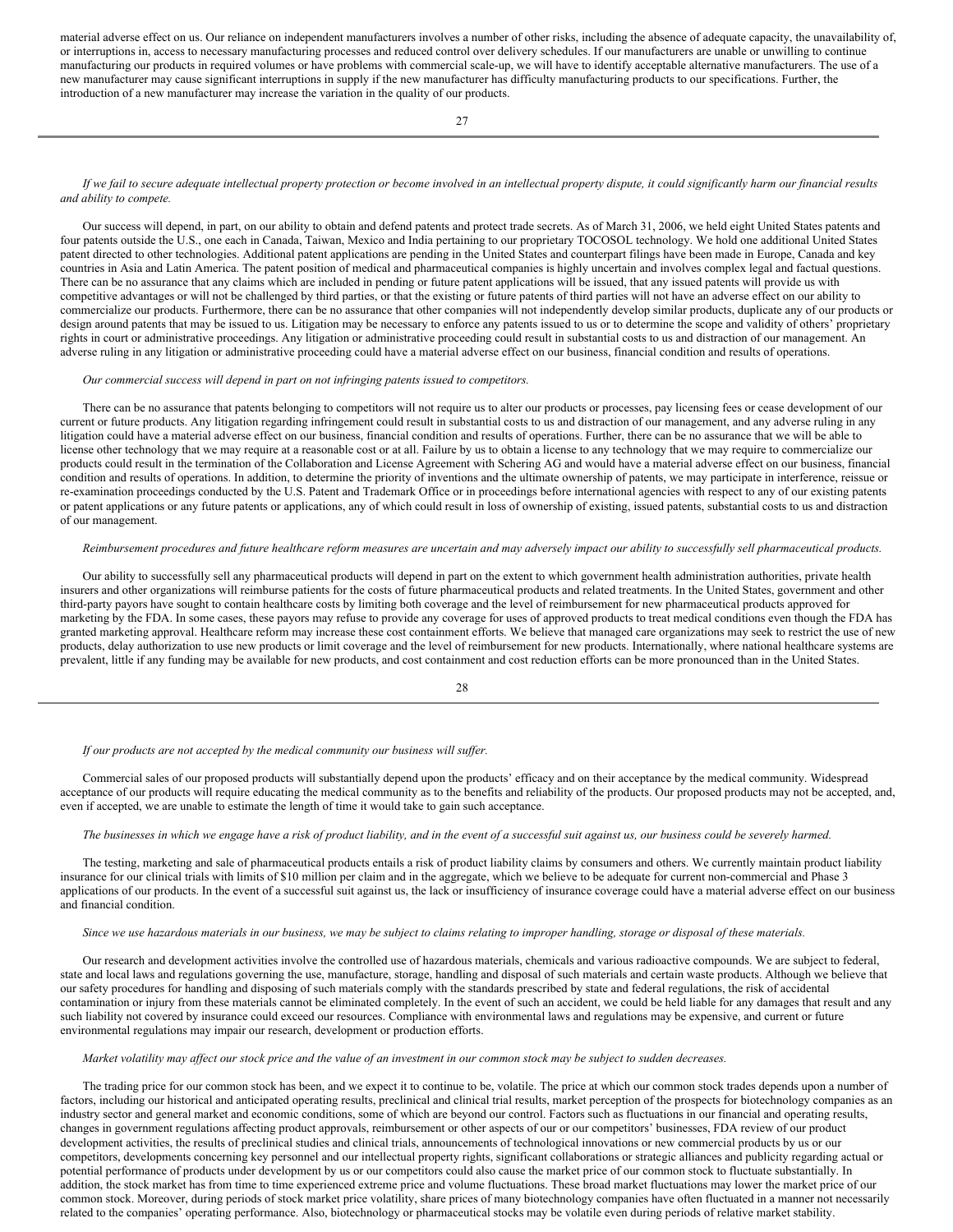29

Failure to satisfy NASDAQ National Market Listing requirements may result in our common stock being delisted from The NASDAQ National Market.

Our common stock is currently listed on The NASDAQ National Market under the symbol "SNUS." For continued inclusion on The NASDAQ National Market, we must maintain among other requirements stockholders' equity of at least \$10.0 million, a minimum bid price of \$1.00 per share and a market value of our public float of at least \$5.0 million; or market capitalization of at least \$50 million, a minimum bid price of \$1.00 per share and a market value of our public float of at least \$15.0 million. As of March 31, 2006, we had stockholders' equity of approximately \$30.7 million. In the event that we fail to satisfy the listing standards on a continuous basis, our common stock may be removed from listing on The NASDAQ National Market. If our common stock were delisted from The NASDAQ National Market, our common stock may be transferred to the NASDAQ Capital Market if we satisfy the listing criteria for the NASDAQ Capital Market or trading of our common stock, if any, may be conducted in the over-the-counter market in the so-called "pink sheets" or, if available, the National Association of Securities Dealer's "Electronic Bulletin Board." Consequently, broker-dealers may be less willing or able to sell and/or make a market in our common stock. Additionally, an investor would find it more difficult to dispose of, or to obtain accurate quotations for the price of, our common stock. As a result of a delisting, it may become more difficult for us to raise funds through the sale of our securities.

### **Item 6. Exhibits**

<span id="page-15-0"></span>

| 31.1 | Certification of President and Chief Executive Officer pursuant to Rule 13a-14(a) or 15d-14(a). |
|------|-------------------------------------------------------------------------------------------------|
| 31.2 | Certification of Chief Financial Officer pursuant to Rule $13a-14(a)$ or $15d-14(a)$ .          |
| 32.1 | Certification of President and Chief Executive Officer pursuant to Rule 13a-14(b) or 15d-14(b). |
| 32.2 | Certification of Chief Financial Officer pursuant to Rule 13a-14(b) or 15d-14(b).               |

#### **SIGNATURES**

In accordance with the requirements of the Securities Exchange Act, the registrant caused this report to be signed on its behalf by the undersigned, thereunto duly authorized.

## **SONUS PHARMACEUTICALS, INC.**

Date: May 10, 2006 By: /s/ Alan Fuhrman

Alan Fuhrman Senior Vice President, Chief Financial Officer (Principal Financial Officer)

30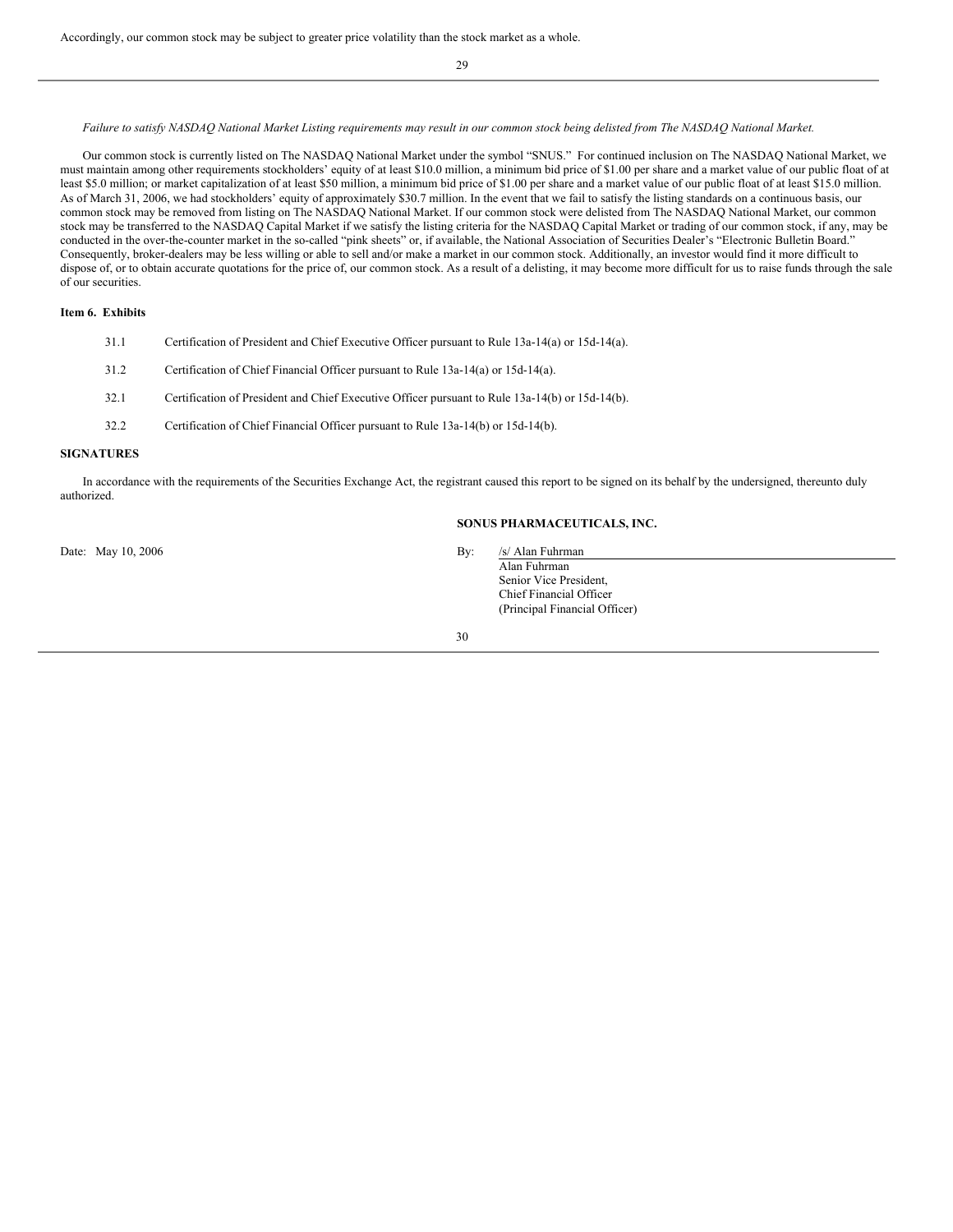#### **Certification Pursuant to Rule 13a-14(a) or Rule 15d-14(a) of the Securities Exchange Act of 1934**

I, Michael A. Martino, certify that:

- 1. I have reviewed this quarterly report on Form 10-Q of Sonus Pharmaceuticals, Inc.;
- 2. Based on my knowledge, this report does not contain any untrue statement of a material fact or omit to state a material fact necessary to make the statements made, in light of the circumstances under which such statements were made, not misleading with respect to the period covered by this report;
- 3. Based on my knowledge, the financial statements, and other financial information included in this report, fairly present in all material respects the financial condition, results of operations and cash flows of the registrant as of, and for, the periods presented in this report;
- 4. The registrant's other certifying officer and I are responsible for establishing and maintaining disclosure controls and procedures (as defined in Exchange Act Rules 13a-15(e) and 15d-15(e)) and internal control over financial reporting (as defined in Exchange Act Rules 13a-15(f) and 15d-15(f)) for the registrant and have:
	- (a) Designed such disclosure controls and procedures, or caused such disclosure controls and procedures to be designed under our supervision, to ensure that material information relating to the registrant, including its consolidated subsidiaries, is made known to us by others within those entities, particularly during the period in which this report is being prepared;
	- (b) Designed such internal control over financial reporting, or caused such internal control over financial reporting to be designed under our supervision, to provide reasonable assurance regarding the reliability of financial reporting and the preparation of financial statements for external purposes in accordance with generally accepted accounting principles;
	- (c) Evaluated the effectiveness of the registrant's disclosure controls and procedures and presented in this report our conclusions about the effectiveness of the disclosure controls and procedures, as of the end of the period covered by this report based on such evaluation; and
	- (d) Disclosed in this report any change in the registrant's internal control over financial reporting that occurred during the registrant's most recent fiscal quarter (the registrant's fourth fiscal quarter in the case of an annual report) that has materially affected, or is reasonably likely to materially affect, the registrant's internal control over financial reporting; and
- 5. The registrant's other certifying officer and I have disclosed, based on our most recent evaluation of internal control over financial reporting, to the registrant's auditors and the audit committee of the registrant's board of directors (or persons performing the equivalent functions):
	- (a) all significant deficiencies and material weaknesses in the design or operation of internal control over financial reporting which are reasonably likely to adversely affect the registrant's ability to record, process, summarize and report financial information; and
	- (b) any fraud, whether or not material, that involves management or other employees who have a significant role in the registrant's internal control over financial reporting.

Date: May 10, 2006

/s/ Michael A. Martino Michael A. Martino President and Chief Executive Officer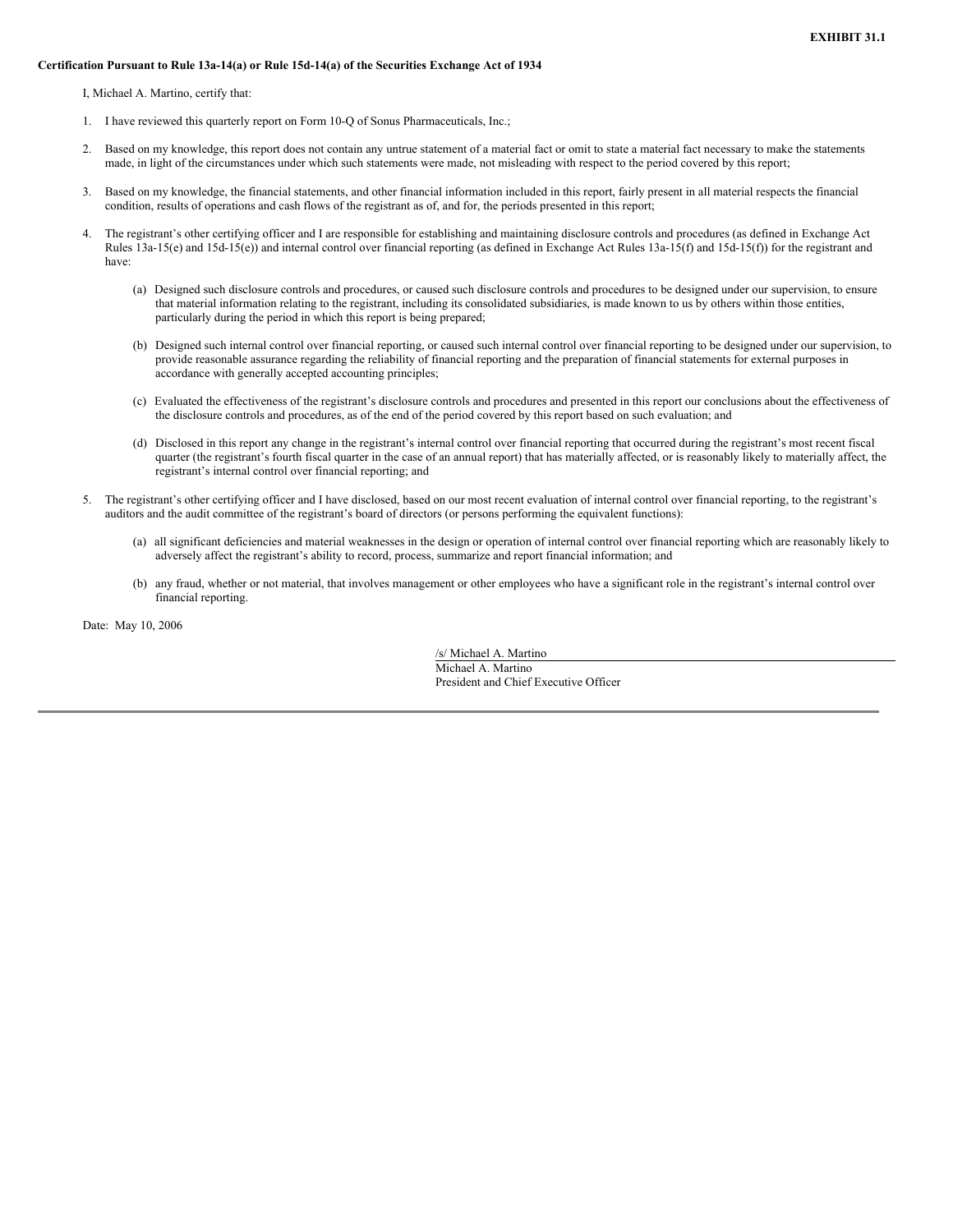#### **Certification Pursuant to Rule 13a-14(a) or Rule 15d-14(a) of the Securities Exchange Act of 1934**

I, Alan Fuhrman, certify that:

- 1. I have reviewed this quarterly report on Form 10-Q of Sonus Pharmaceuticals, Inc.;
- 2. Based on my knowledge, this report does not contain any untrue statement of a material fact or omit to state a material fact necessary to make the statements made, in light of the circumstances under which such statements were made, not misleading with respect to the period covered by this report;
- 3. Based on my knowledge, the financial statements, and other financial information included in this report, fairly present in all material respects the financial condition, results of operations and cash flows of the registrant as of, and for, the periods presented in this report;
- 4. The registrant's other certifying officer and I are responsible for establishing and maintaining disclosure controls and procedures (as defined in Exchange Act Rules 13a-15(e) and 15d-15(e)) and internal control over financial reporting (as defined in Exchange Act Rules 13a-15(f) and 15d-15(f)) for the registrant and have:
	- (a) Designed such disclosure controls and procedures, or caused such disclosure controls and procedures to be designed under our supervision, to ensure that material information relating to the registrant, including its consolidated subsidiaries, is made known to us by others within those entities, particularly during the period in which this report is being prepared;
	- (b) Designed such internal control over financial reporting, or caused such internal control over financial reporting to be designed under our supervision, to provide reasonable assurance regarding the reliability of financial reporting and the preparation of financial statements for external purposes in accordance with generally accepted accounting principles;
	- (c) Evaluated the effectiveness of the registrant's disclosure controls and procedures and presented in this report our conclusions about the effectiveness of the disclosure controls and procedures, as of the end of the period covered by this report based on such evaluation; and
	- (d) Disclosed in this report any change in the registrant's internal control over financial reporting that occurred during the registrant's most recent fiscal quarter (the registrant's fourth fiscal quarter in the case of an annual report) that has materially affected, or is reasonably likely to materially affect, the registrant's internal control over financial reporting; and
- 5. The registrant's other certifying officer and I have disclosed, based on our most recent evaluation of internal control over financial reporting, to the registrant's auditors and the audit committee of the registrant's board of directors (or persons performing the equivalent functions):
	- (a) all significant deficiencies and material weaknesses in the design or operation of internal control over financial reporting which are reasonably likely to adversely affect the registrant's ability to record, process, summarize and report financial information; and
	- (b) any fraud, whether or not material, that involves management or other employees who have a significant role in the registrant's internal control over financial reporting.

Date: May 10, 2006

/s/ Alan Fuhrman Alan Fuhrman Senior Vice President and Chief Financial Officer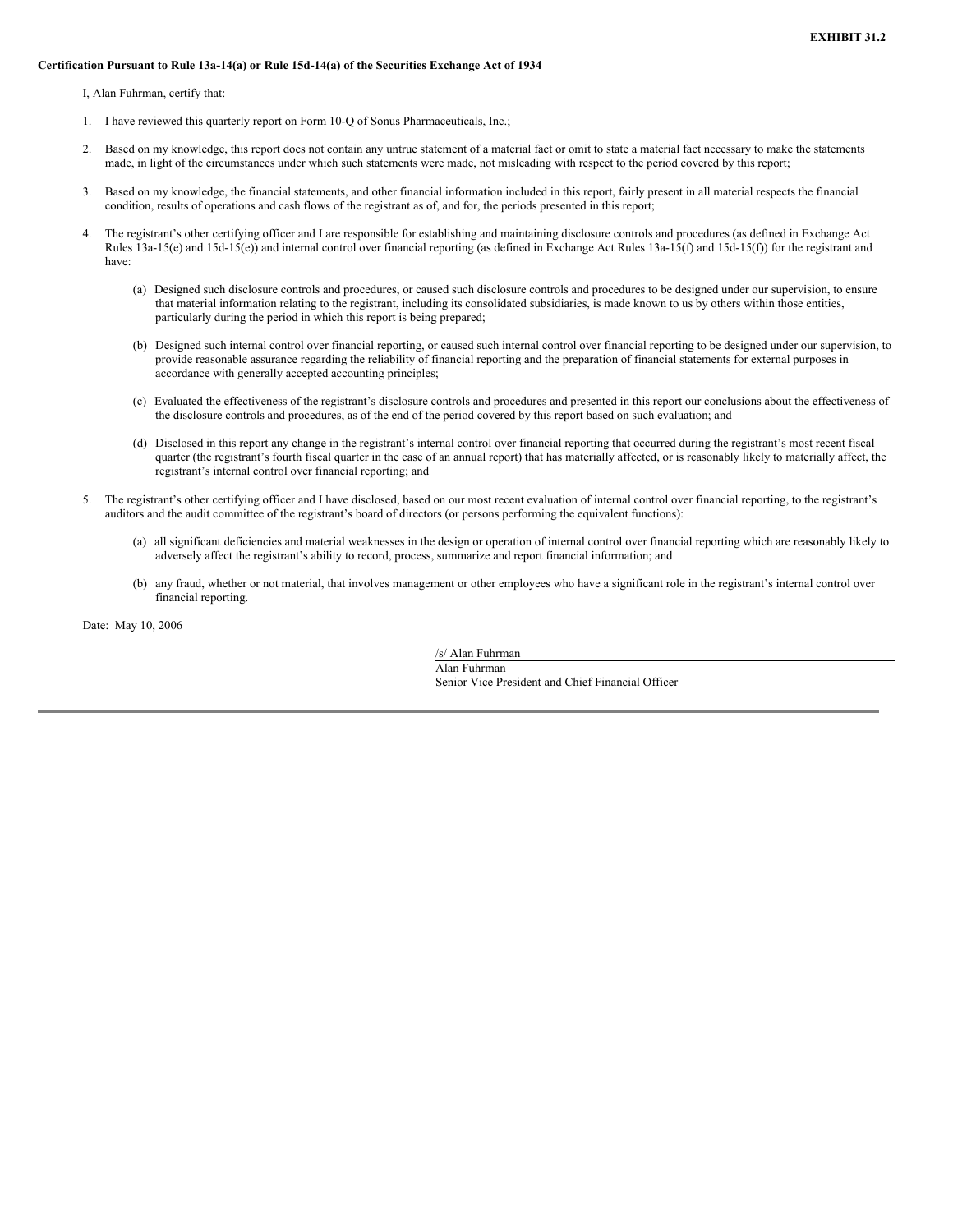#### Certification Pursuant to Rule 13a-14(b) or Rule 15d-14(b) of the Securities Exchange Act of 1934 and U.S.C. Section 1350

I, Michael A. Martino, President and Chief Executive Officer of Sonus Pharmaceuticals, Inc. (the "Company"), certify, pursuant to Rule 13a-14(b) or Rule 15d-14(b) of the Securities Exchange Act of 1934 and 18 U.S.C. Section 1350, that:

- (1) the Quarterly Report on Form 10-Q of the Company for the quarterly period ended March 31, 2006 (the "Report") fully complies with the requirements of Section 13(a) or 15(d) of the Securities Exchange Act of 1934 (15 U.S.C. 78m or 780(d)); and
- (2) the information contained in the Report fairly presents, in all material respects, the financial condition and results of operations of the Company.

Dated: May 10, 2006

/s/ Michael A. Martino Michael A. Martino President and Chief Executive Officer